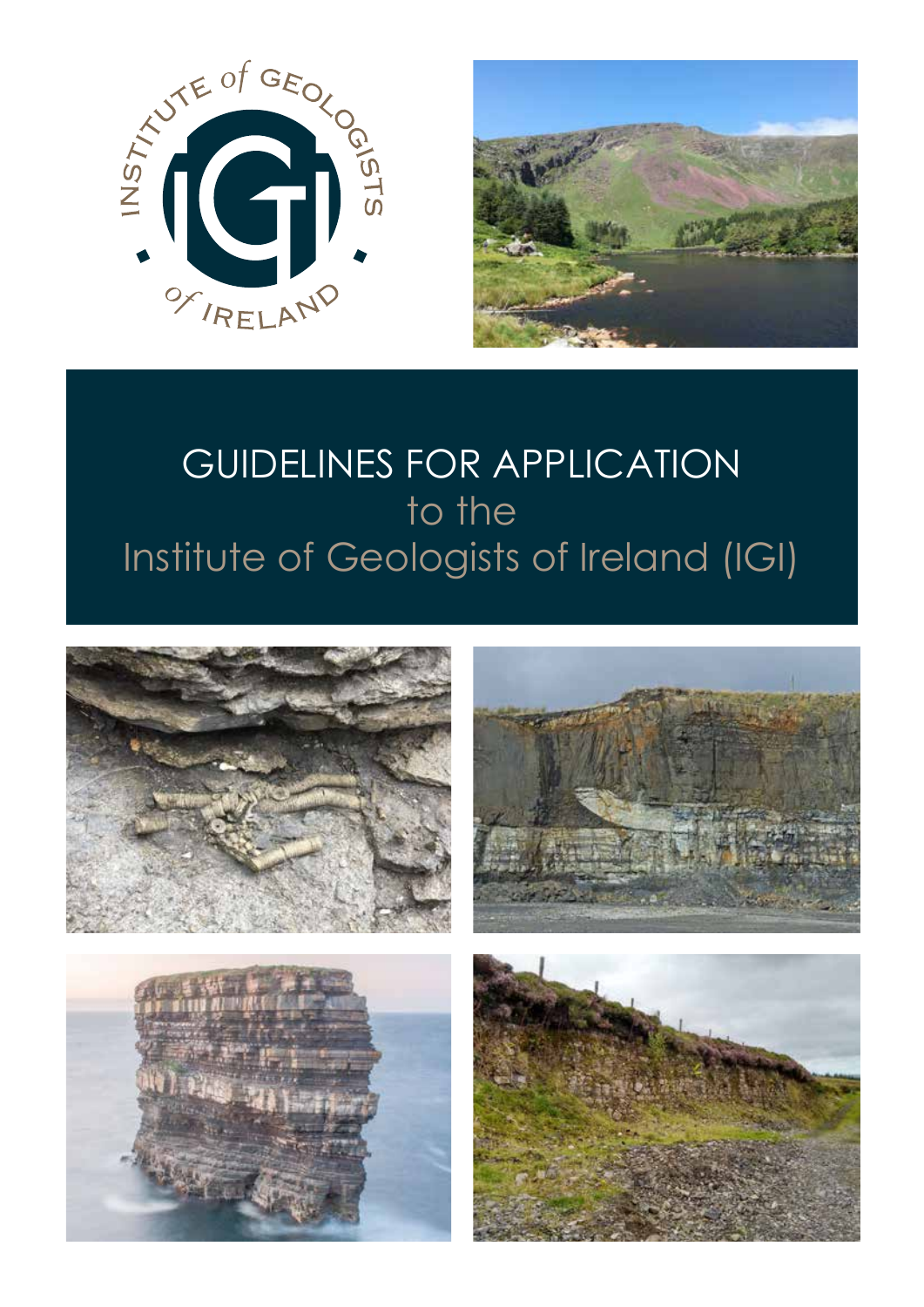# Table of Contents

|    | How to use this document                                                                                                   | 3              |
|----|----------------------------------------------------------------------------------------------------------------------------|----------------|
|    | <b>Institute of Geologists of Ireland Application Guidelines</b>                                                           | 4              |
| 1. | <b>Introduction</b>                                                                                                        | 4              |
| 2. | <b>Membership Qualification Criteria</b>                                                                                   | 5              |
|    | 2.1 Professional Membership                                                                                                | 5              |
|    | 2.2 Membership-In-Training                                                                                                 | 6              |
|    | 2.3 Associate Membership                                                                                                   | $\overline{7}$ |
|    | 2.4 Retired Membership                                                                                                     | 7              |
|    | 2.5 Student Membership                                                                                                     | 7              |
|    | 2.6 Applications to Re-Join the IGI                                                                                        | 7              |
|    | 2.7 Applications from Individuals who are members of Organisations<br>with whom the IGI has a Mutual Recognition Agreement | 8              |
| 3. | <b>Application Process</b>                                                                                                 | 9              |
| 4. | Application Guidelines for Professional Membership of The Institute                                                        |                |
|    | of Geologists of Ireland and European Federation of Geologists                                                             | 11             |
|    | 4.1 Completing the Application Form                                                                                        | 11             |
|    | 4.2 Application to the European Federation of Geologists (EFG)                                                             | 16             |
| 5. | <b>Application Guidelines for Member-In-Training</b>                                                                       |                |
|    | of The Institute of Geologists of Ireland                                                                                  | 18             |
|    | 5.1 Completing the Application Form                                                                                        | 18             |
| 6. | <b>Application Guidelines for Associate Membership</b>                                                                     |                |
|    | of The Institute of Geologists of Ireland                                                                                  | 22             |
|    | 6.1 Guidelines on Completing the Application Form                                                                          | 22             |
| 7. | <b>Application Guidelines for Retired Membership</b>                                                                       |                |
|    | of The Institute of Geologists of Ireland                                                                                  | 25             |
| 8. | <b>Application Guidelines for Student Membership</b>                                                                       |                |
|    | of The Institute of Geologists of Ireland                                                                                  | 26             |
| 9. | Application Guidelines for Candidates Wishing To Re-Join The IGI                                                           | 26             |
|    | 10. Application Guidelines for Candidates who Are Members                                                                  |                |
|    | of an Organisation with whom IGI has a Mutual Recognition Agreement                                                        | 26             |

**Photographs from Cover clockwise from top right:**  • *Old Red Sandstone at Glanteenassig Woods, Co. Kerry* by Jess Franklin STU, • *Crinoids at Hook Head* by Dr. Jim Hodgson PGeo,

• *Rip Curl - the Garrison Sill meets the Meenymore Formation* by EurGeol Dr. John Kelly PGeo, • *Dύn Briste* by Kevin Ledwith MIT, • *Epikarst in Rossiner, Co. Leitrim* by EurGeol Dr. Sarah Blake PGeo.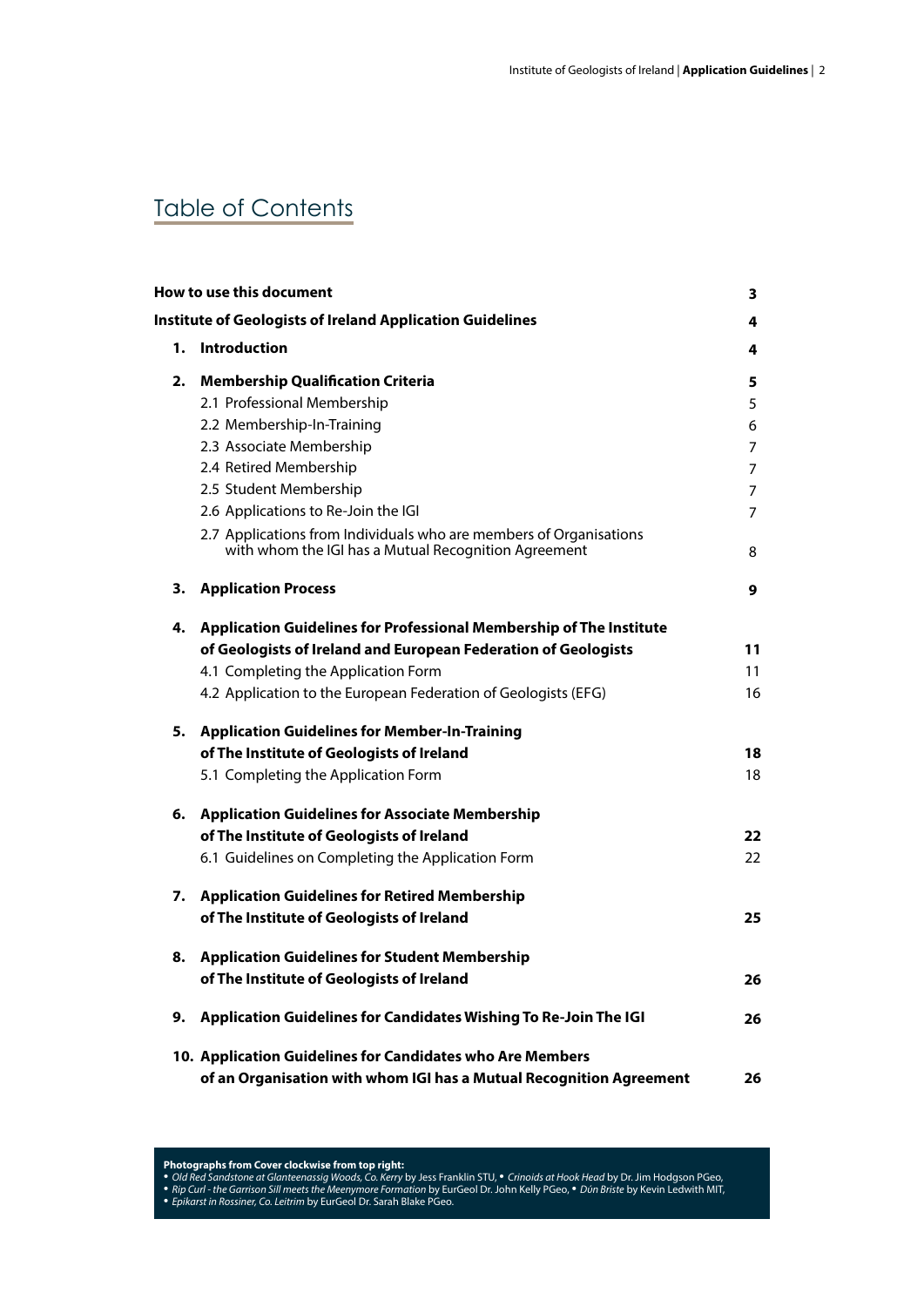# How to use this document

When applying to the Institute of Geologists of Ireland (IGI) it is important to read this document and to determine the relevant category of membership for which you should apply.

**Section 2.0** of this document outlines the **various membership categories** of the Institute and provides the qualification criteria for each category.

Once the applicant has ascertained the relevant membership category to apply for, the relevant section of the Application Guidelines should then be consulted and reviewed. Each membership category has an individual application form; it is essential that the correct application form is used when submitting an application.

**Section 3.0** of this document outlines the **application process**. It must be borne in mind that the Validation Committee operate in a voluntary capacity and whilst every effort is made to process applications speedily no guarantee can be given as to the duration of the process.

**Section 4.0** outlines the application procedure for candidates for **Professional Membership (PGeo)** and for applications to the **European Federation of Geologists (EFG).**

**Section 5.0** outlines the application procedure for candidates for **Membership-in-Training.**

**Section 6.0** outlines the application procedure for candidates for **Associate Membership.**

**Section 7.0** outlines the application procedure for candidates for **Retired Membership.**

**Section 8.0** outlines the application procedure for candidates for **Student Membership.**

**Section 9.0** outlines the application procedure for candidates wishing to **re-join the IGI,**  having previously been members.

**Section 10.0** outlines the application procedure for candidates who are members of an organisation with whom the **IGI has a Mutual Recognition Agreement (MRA).**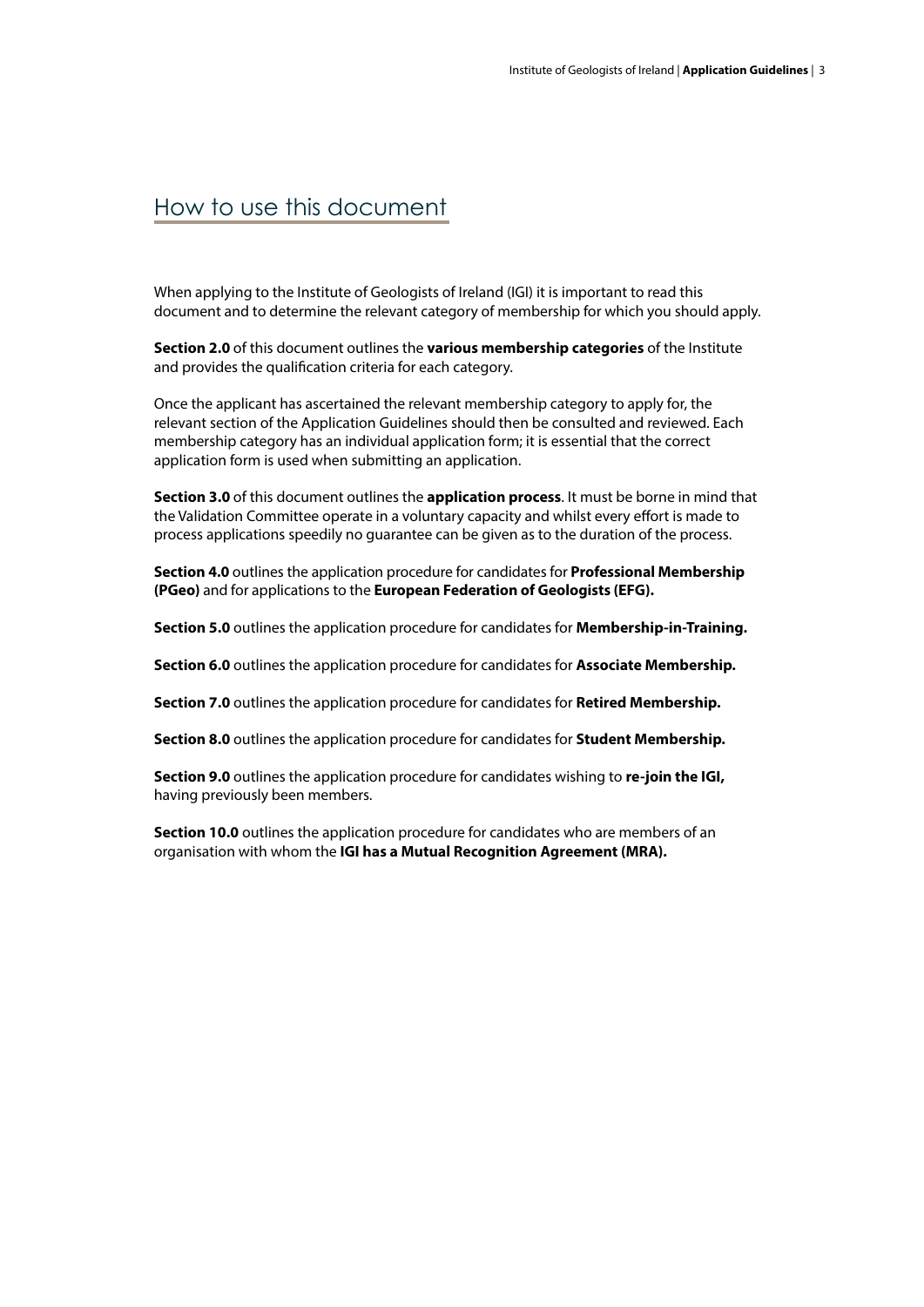

# Application Guidelines

### **1. Introduction**

The Institute of Geologists of Ireland Limited (IGI), founded in 1999, is the professional body representing geologists and geoscientists in Ireland. It has been set up as a self-regulating association with professional standards and disciplinary powers to provide professional certification of geologists and geoscientists in Ireland, to represent the interests of all geologists and geoscientists in Ireland on professional matters, and to develop professional activities and services on behalf of members.

The Board of the IGI has delegated responsibility to the Validation Committee for the assessment of all membership applications. The Validation Committee is responsible for the administration of all aspects of the application procedures and regulations. The IGI accepts applications for several categories of membership, for which the minimum requirements are summarised below.

There are five categories of membership of the IGI, as follows:

- Professional Membership.
- Member-in-Training.
- Associate Membership.
- Retired Membership.
- Student Membership.

In addition, the IGI accepts applications from:

- Applicants who have previously been members of the IGI but whose membership has lapsed.
- Applicants who are members of organisations with whom the IGI has a Mutual Recognition Agreement (MRA).

#### *Please note that specific application forms are available for each category of membership. It is essential that the correct application form is used for applications.*

The IGI is also a member of the European Federation of Geologists (EFG) and as an EFG National Licensed Body (NLB) handles EurGeol. applications in Ireland. The EFG represents geologists throughout Europe through the national representative bodies in each member country. Only Professional Members of the IGI can apply for EurGeol status.

Please note that annual fees fall due in March of each year. Fees for both the IGI and EFG are collected by the IGI. A single invoice for both fees is issued each year.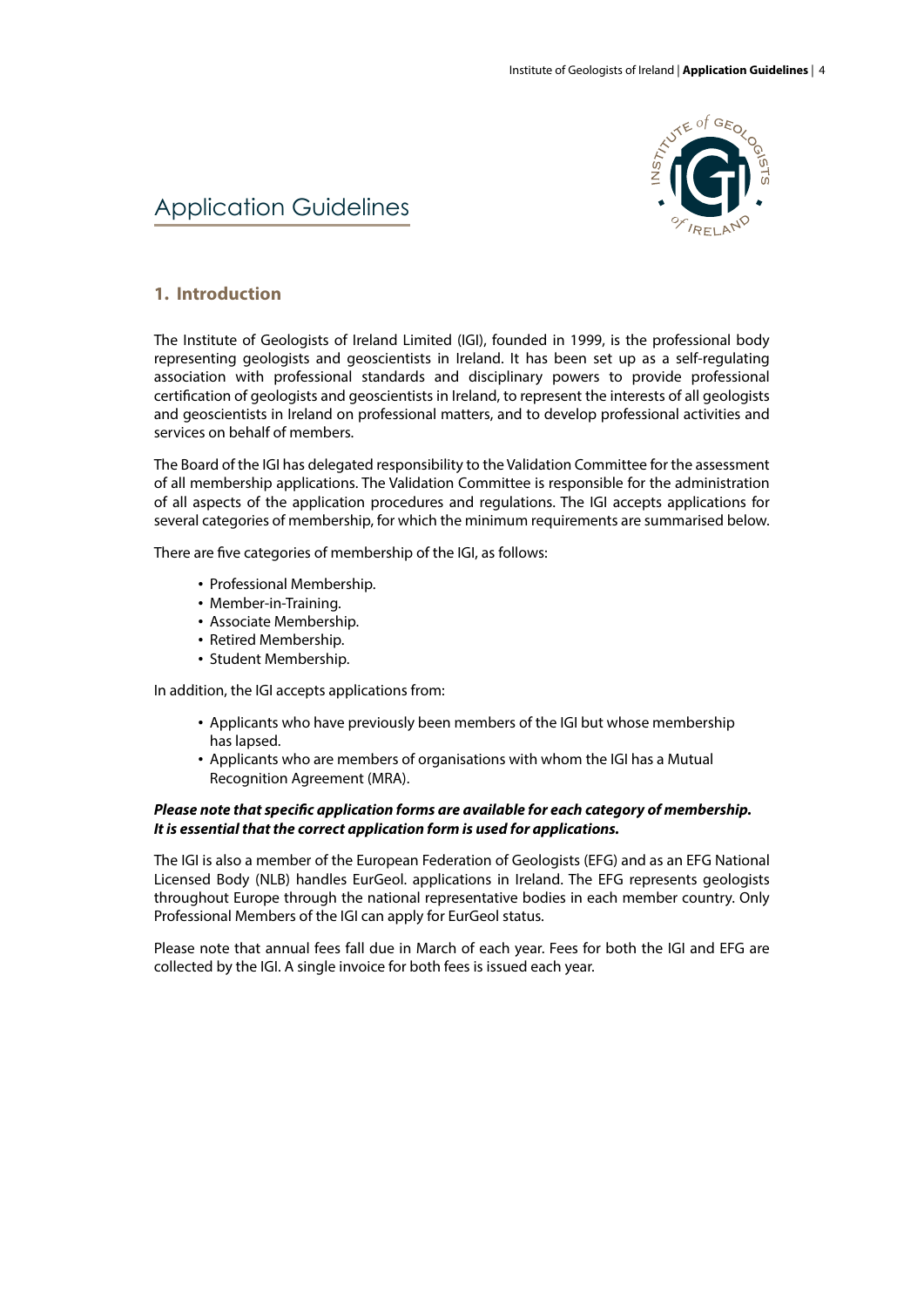# **2. Membership Qualification Criteria**

This section outlines the qualification criteria for each of the different membership categories.

*Please study this section carefully to determine the most appropriate membership category for you, bearing in mind your level of educational attainment, length of professional experience and career stage.*

#### **2.1 Professional Membership**

Professional members shall have a geology, geoscience, or other qualification approved by the Board, and have been engaged in the science and practice of geoscience subsequent to the award of the qualification. The period of professional practice required will be relevant to the level and field of the award and is summarized in Table 1 below.

|                           | <b>Primary</b><br><b>Degree</b> | <b>Masters</b><br><b>Degree</b> | <b>Doctorate</b> | <b>Required</b><br>Professional<br><b>Geo-Science</b><br><b>Experience</b><br>(Years) | <b>Comment</b>                                                                        |
|---------------------------|---------------------------------|---------------------------------|------------------|---------------------------------------------------------------------------------------|---------------------------------------------------------------------------------------|
| Geo-Science Degree        | Yes                             |                                 |                  | 5                                                                                     | 4 Years Primary Degree Course<br>with >50% Geo-Science Content                        |
| Geo-Science Degree        | Yes                             | Yes                             |                  | 4                                                                                     | 4 Years Primary Degree Course<br>with >50% Geo-Science Content                        |
| <b>Geo-Science Degree</b> | Yes                             |                                 | Yes              | 4                                                                                     | 4 Years Primary Degree Course<br>with >50% Geo-Science Content                        |
| Non Geo-Science Degree    | Yes                             |                                 |                  | 10                                                                                    |                                                                                       |
| Non Geo-Science Degree    | Yes                             | Yes                             |                  | 6                                                                                     | Taught Degree (Minimum Geo-<br>Science Content >50%)                                  |
| Non Geo-Science Degree    | Yes                             | Yes                             |                  | 6                                                                                     | Degree by Research (Geo-Science<br>Content >75% validated by<br>Supervisor)           |
| Non Geo-Science Degree    | Yes                             |                                 | Yes              | 5                                                                                     | Research (Geo-Science Content<br>>75% validated by Supervisor)                        |
|                           | Primary<br><b>Diploma</b>       |                                 |                  |                                                                                       |                                                                                       |
| Geo-Science Diploma       | Yes                             |                                 |                  | 8                                                                                     | 3 year Course with Geo-Science<br>Content >50% validated by<br><b>Course Director</b> |

Demonstratable knowledge of Geology is a Core Value of the IGI and therefore the IGI Board reserves the right to make executive decisions on admission to the Institute. Table 1 demonstrates that the minimum level of professional experience acceptable is 4 years, providing the applicant has a geoscience primary degree AND a masters degree or doctorate. If the applicant holds just a primary degree, then 5 years professional experience is required.

For candidates who do not have a primary geoscience degree, the length of professional experience varies depending on the percentage geoscience content of their primary degree and whether or not they hold any post-graduate qualifications.

Candidates who hold a geoscience diploma, with geoscience content of >50%, must have a minimum of 8 years professional experience.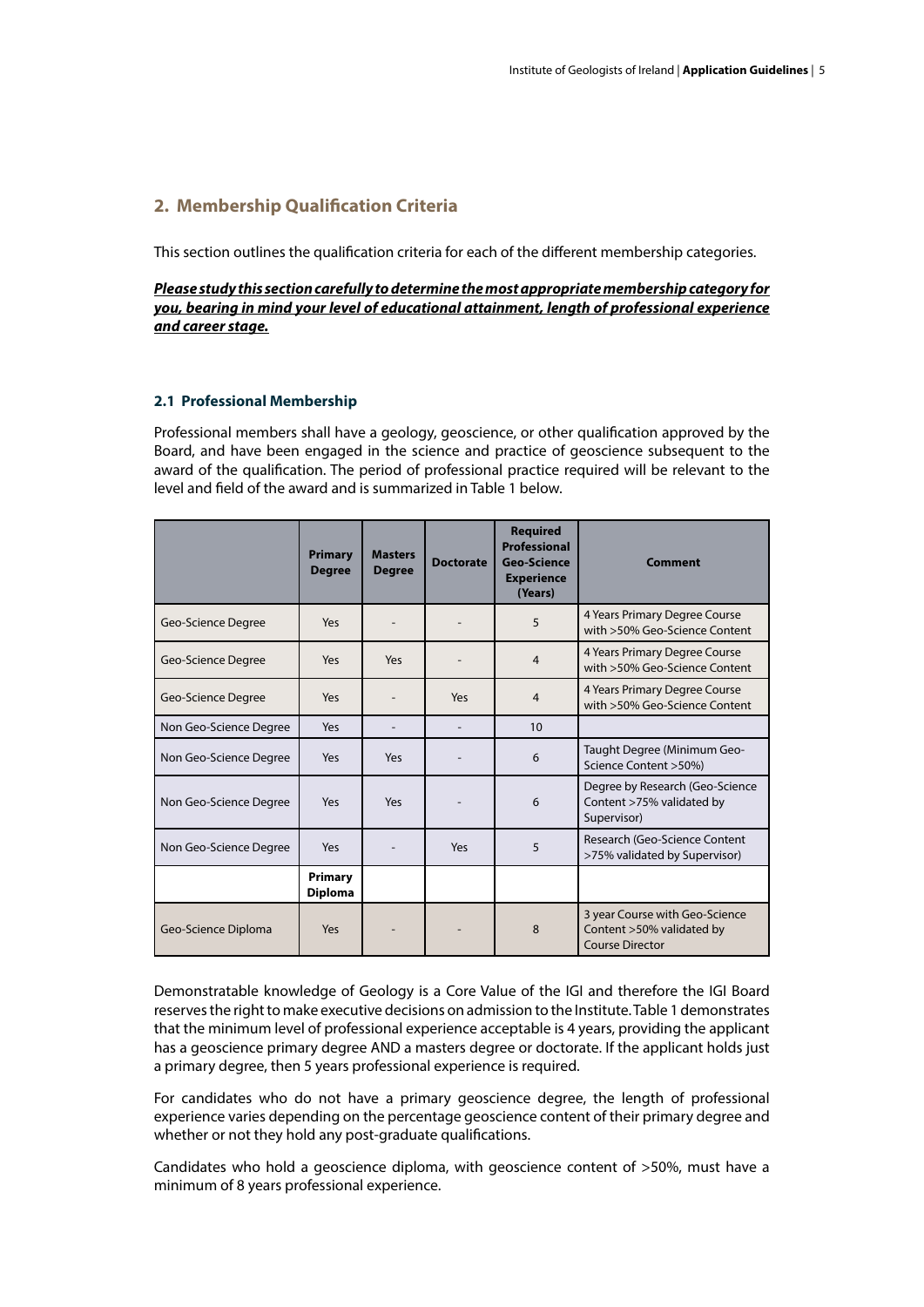The Validation Committee can use their discretion in the admission of members, particularly in relation to the geoscience content of courses undertaken.

Applicants for Professional Membership are expected to comprehensively demonstrate their geological/geoscience competence in the application form, attached professional reports and other supporting documents, including where possible, evidence of interpretative skillsets and application of theory to practice.

It is essential that applicants for Professional Membership demonstrate the following key components of their relevant experience: 1

- i) A clear understanding of the complexities of geology and of geological processes in space and time in relation to their area of expertise.
- ii) Critical evaluation of geoscience information to generate predictive models.
- iii) Effective communication both orally and in writing.
- iv) Competency in the management of Health and Safety and environmental issues and other statutory obligations applicable to the applicants area of work.
- v) Clear understanding of the meaning and needs of professionalism, including a clear understanding of the Code of Ethics of the IGI and a commitment to its implementation.
- vi) Commitment to CPD throughout the applicants professional career.
- vii) Competence in his/her area of expertise.

### *Detailed Application Guidelines for Professional Membership are contained in Section 4 of this guide.*

#### **2.1.1 European Federation of Geologists**

The IGI became an EFG Licensed Body on 1<sup>st</sup> January 2002, allowing the title European Geologist (EurGeol.) to be administered by the IGI on behalf of the EFG. The minimum requirements for the EurGeol. title will be met by all successful applicants for IGI Professional Membership. Other classes of IGI membership (Member-in-Training, Associate, Retired or Student) are not entitled to apply for or hold the EurGeol title. Successful PGeo applications, who have also applied for the EurGeol title, will be recommended to the EFG Registration Authority.

#### *Detailed Application Guidelines for EFG Membership are contained in Section 4.2 of this guide.*

#### **2.2 Membership-in-Training**

Any person engaged in the science, practice or study of geoscience may apply to become a Member-in-Training, provided he or she holds a degree or diploma in geoscience from a college of acceptable academic standards. A period of professional practice is not required as a qualification criteria.

#### *Detailed Application Guidelines for Membership-in-Training are contained in Section 5 of this guide.*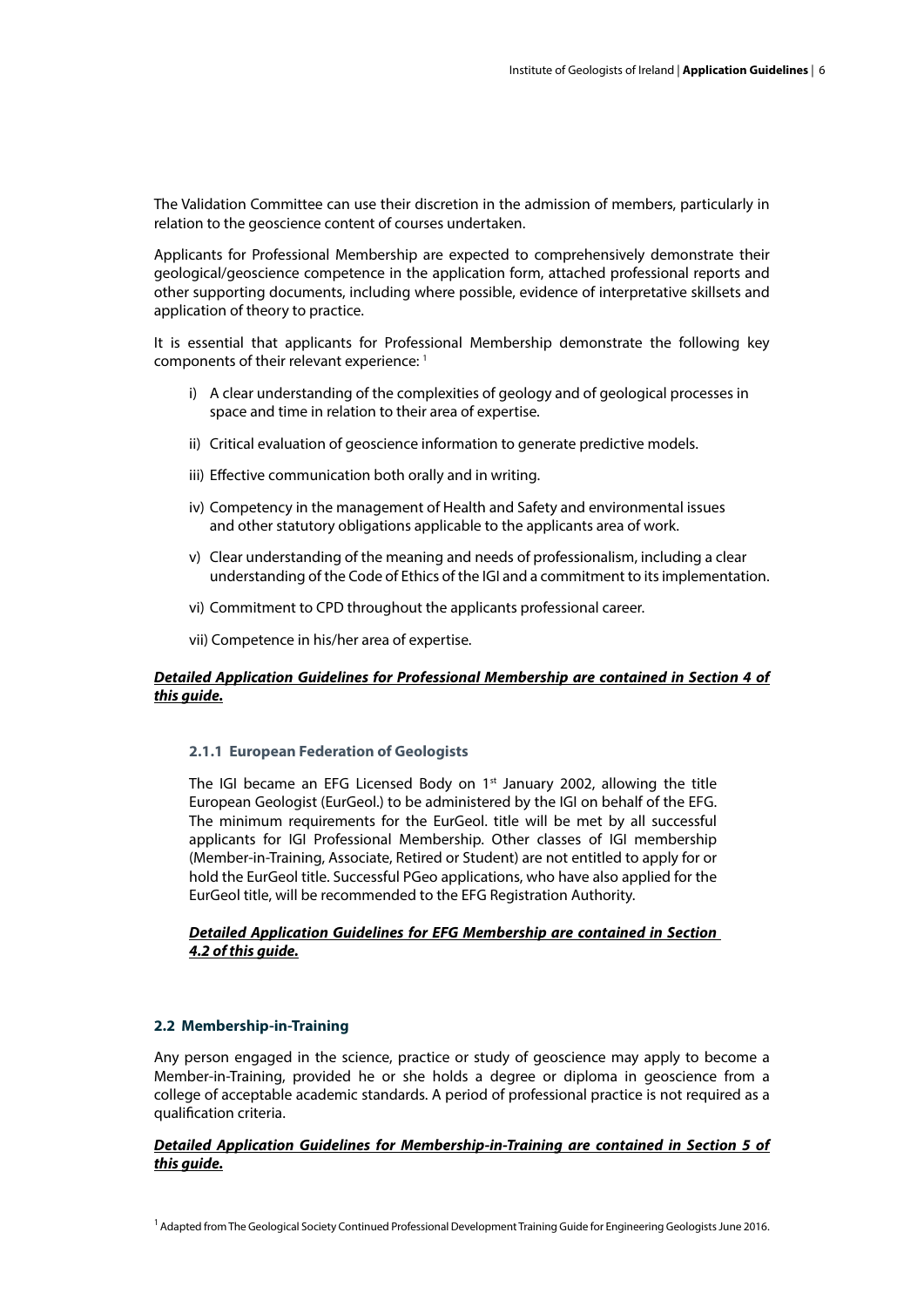#### **2.3 Associate Membership**

Any person engaged in the science, practice, or study, of geoscience may apply to become an Associate Member, provided he or she holds such qualifications as may be approved by the Board. Any applicant for Associate Membership must be approved by the Board as being suitable for associate membership. The Board may waive degree or current professional activity requirements if in its judgement an applicant has adequate professional experience and has attained standing in the profession of geology.

#### *Detailed Application Guidelines for Associate Membership are contained in Section 6 of this guide.*

#### **2.4 Retired Membership**

Retired membership shall be available to any person who was a Professional Member of the IGI and was engaged in the science, practice, or study, of geoscience, who ceases to engage in the profession of geoscience and no longer wishes to practice as a Professional Member; or

Persons who have retired from the science, practice, or study, of geoscience and who have not been Professional Members of the Institute of Geologists of Ireland.

#### *Detailed Application Guidelines for Retired Membership are contained in Section 7 of this guide.*

#### **2.5 Student Membership**

Student membership shall be available to any undergraduate student studying a primary degree in geology, geoscience, or equivalent satisfying the educational standard required for Professional Membership;

or

A post-graduate student holding such a primary degree.

#### *Detailed Application Guidelines for Student Membership are contained in Section 8 of this guide.*

#### **2.6 Applications to re-join the IGI**

Any person who has ceased to be a member of whatever category of membership, who has resigned, or who has forfeited his or her membership for non-payment of dues, unless expelled for ethical reasons, may apply to have their membership reinstated.

The exact procedure for re-application depends on the length of time that has passed since the candidate was last a Member-in-Good-Standing; with different procedures for those whose membership lapsed less than or more than three years ago.

#### *Detailed Application Guidelines for Lapsed Membership are contained in Section 9 of this guide.*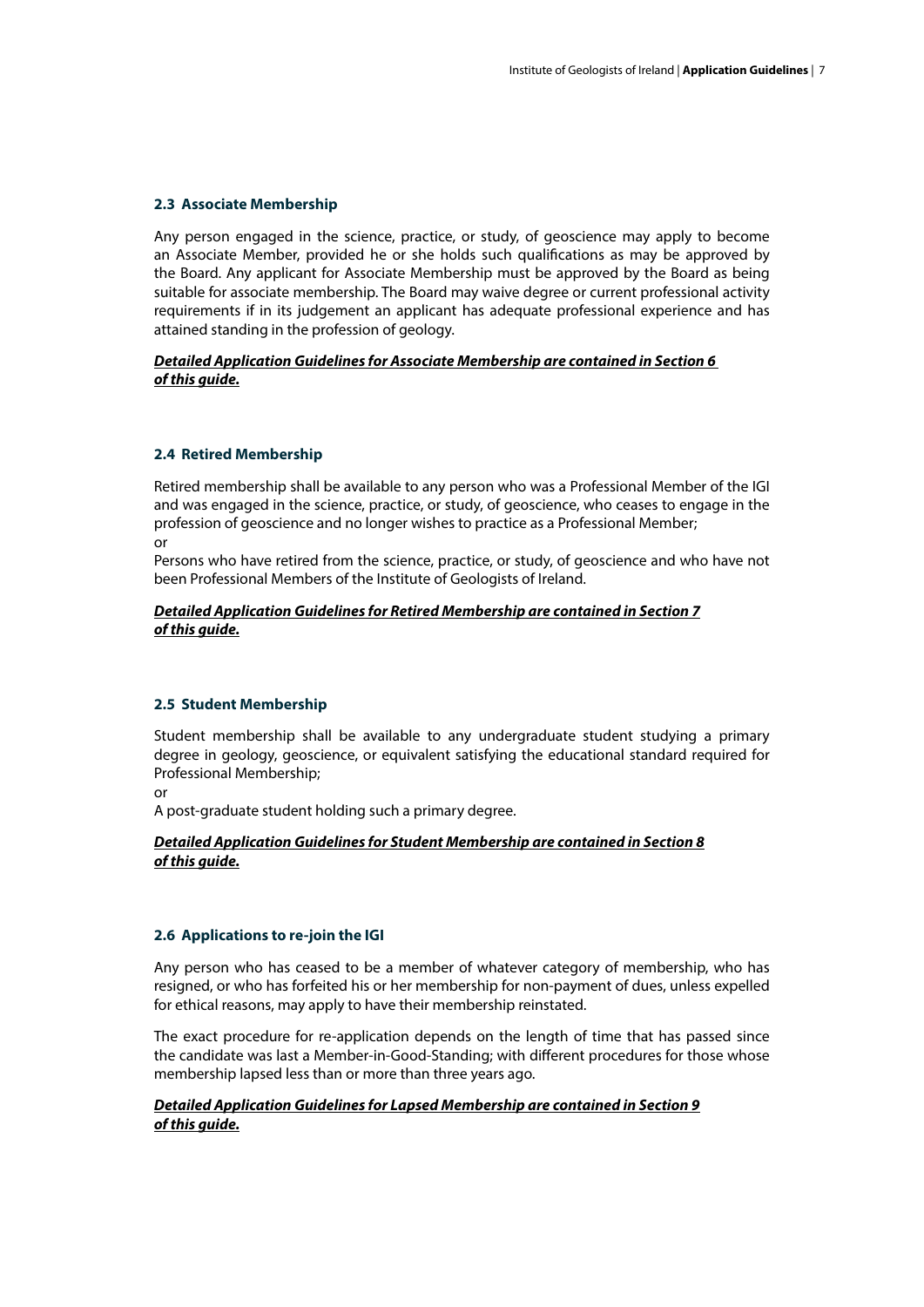#### **2.7 Applications from individuals who are members of organisations with whom the IGI has a Mutual Recognition Agreement (MRA)**

A geoscientist who is a full professional member of an organisation with whom IGI has a Mutual Recognition Agreement (MRA) is entitled to apply to IGI to have their existing professional status recognised by the IGI and become an IGI professional member (PGeo). This can be done via a modified application procedure as set out in the MRA and associated IGI MRA Application Form.

The organisations with whom IGI has a Mutual Recognition Agreement are:

- American Institute of Professional Geologists.
- Australian Institute of Mining & Metallurgy (JORC Committee).
- Geological Society of London.
- Geoscientists Canada.
- Geological Society of South Africa.
- South African Institute of Mining & Metallurgy (SAMREC Committee).
- South African Council for Natural Scientific Professions.
- European Association of Geoscientists and Engineers.

#### *Detailed Application Guidelines for Lapsed Membership are contained in Section 10 of this guide.*

#### **2.8 Applications from individuals who are based overseas**

Where applicants are based in a region with whom there is an MRA in place it is expected that the applicant first join the MRA organisation, before then applying to the IGI via the MRA route above (see Section 2.7).

The IGI welcomes applications from individuals who are based outside of Ireland and who have a substantive link to Ireland (e.g. by way of study or professional experience). This link should be highlighted in the individual's application form. It is the responsibility of the candidate to provide sufficient information on the substantive link for the validation committee to make an informed decision. The applicant may apply for full PGeo status or as a Member in Training (MIT), as appropriate.

Where applicants are based in a region where there is no MRA in place, and the applicant has no substantive link with the geosciences in Ireland they are advised to apply initially through the MIT Category (Section 5).

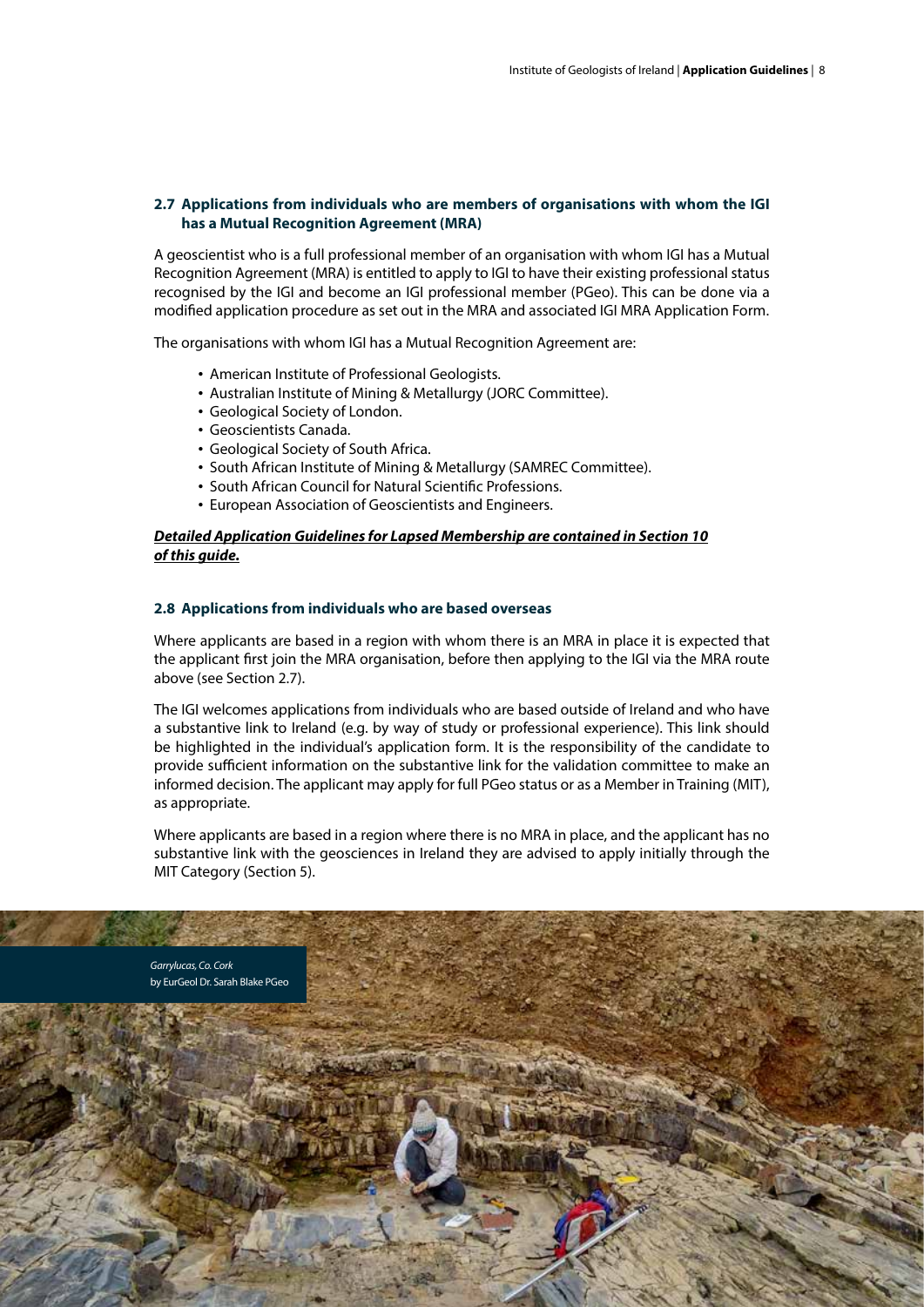## **3. Application Process**

The IGI has two application deadlines each year; end January and end July. Only fully complete applications, as per Section 4.0 below, will be processed by the IGI office.

All application documentation must be submitted, either by post or by email, to the IGI Executive Secretary.

#### **Applications by post** should be sent to:

IGI Executive Secretary, Institute of Geologists of Ireland, 63 Merrion Square, Dublin D02 TW21.

#### **Applications by email should be sent to:** info@igi.ie

#### **Compilation of Application Documents**

The Executive Secretary compiles the submitted applications and deems them to be complete. The Executive Secretary will provide all reasonable assistance to the applicant in ensuring their application is complete, but the onus is on the applicant to ensure they comply with all application criteria and guidelines in a timely manner. Partial documentation will not be forwarded to the Validation Committee, but will remain with the Executive Secretary.

#### **Professional Review**

Once an application is deemed to be complete, a Professional Review of the completed application is carried out by an Assessor. The Assessor, who is appointed by the Validation Committee, is a Professional Geologist with at least ten years experience. The Assessor will examine each candidate's application and determines if the training, the geological experience being claimed and the quality of work undertaken merit progression to the Professional Interview. If the Assessor feels that the application is insufficient, further information (including a Professional Practice Report) will be sought through the Executive Secretary requiring the applicant to more comprehensively demonstrate their geological/geoscience competence.

Following the Professional Review, if the Assessor is satisfied with the application for Professional Membership, an Interview Panel is formed and the Executive Secretary invites the applicant to attend a Professional Interview. Applicants for Membership-in-Training, Associate Membership, Retired Membership and Student Membership are not generally required to attend a Professional Interview.

#### **Professional Interview**

Interview Panels consist of three Professional Geologists (PGeos), one acting as Chairperson, of whom ideally two will be from the same field as the candidate. Interview Panels are appointed by the Validation Committee and normally one member of the Interview Panel will also serve on the Validation Committee.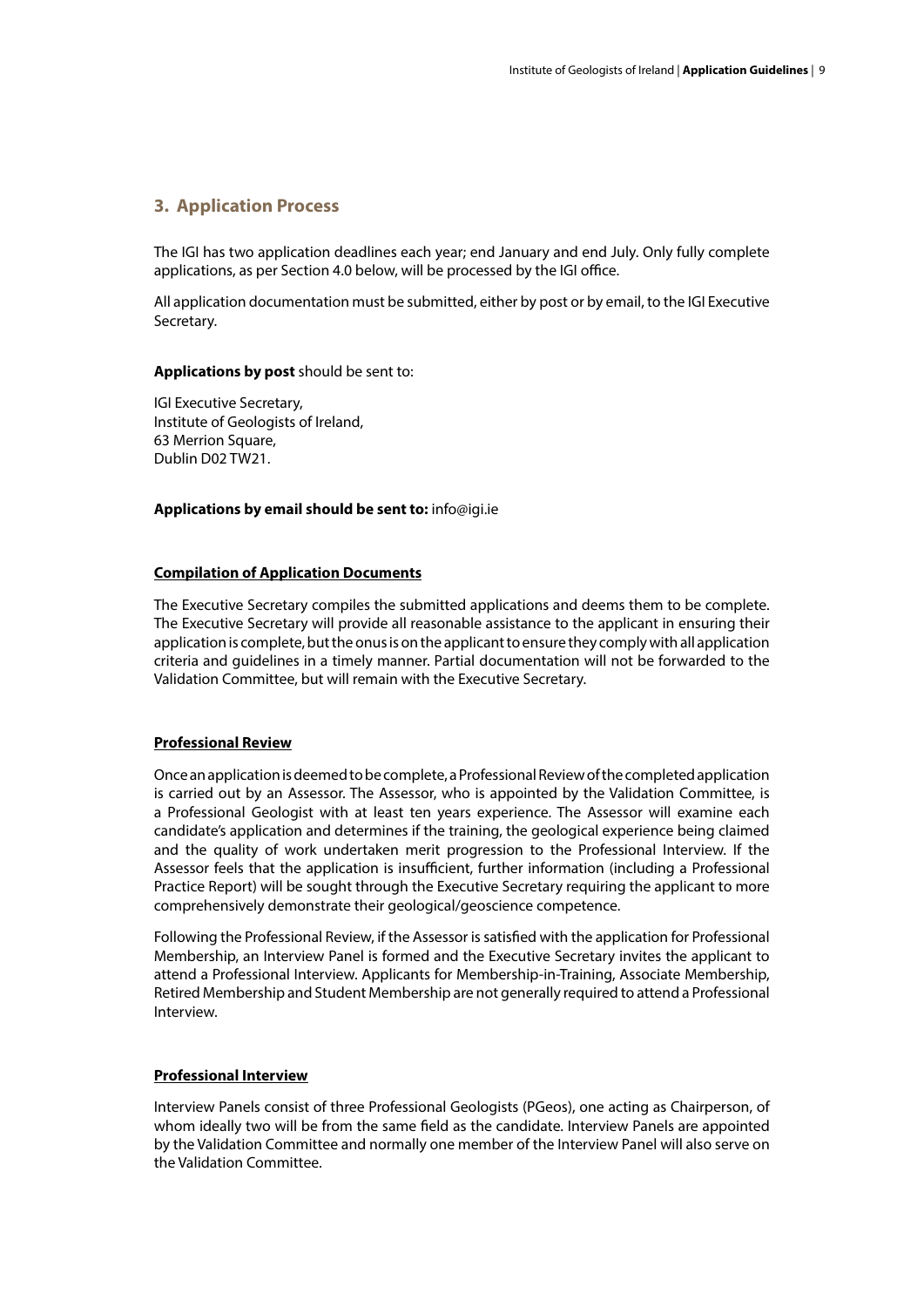The interview will last for approximately 45 minutes and will include an initial period of not more than ten minutes for the candidate to give an uninterrupted verbal summary of his/her career illustrating highlights of his/her experience and responsibility. In addition to demonstrating technical and professional knowledge arising from his/her experience, the candidate will be required to demonstrate an appreciation and knowledge of the IGI's Code of Ethics and an understanding of the importance of Health and Safety in the workplace. Candidates are encouraged to bring to the interview any additional reports or materials which they feel could demonstrate aspects of their professional experience in more detail.

The Interview Panel, through the Validation Committee reports to the Board following the Professional Interview. In the case of a successful interview, the Validation Committee recommends the candidate to the Board for election to the title of Professional Geologist (PGeo). Following election to Professional Membership by the Board, the candidate is notified by the Executive Secretary, is added to the membership database and issued with a member registration number and a certificate of membership.

Candidates will be informed in writing of the result of their application within eight weeks of the interview date. Candidates who, in the opinion of the Interview Panel, have not achieved the required standards will be offered guidance and/or opportunities to enable them to acquire additional knowledge and experience before reapplying. Candidates will be asked at the close of the interview if they feel that they have had a fair opportunity to present their case for Professional Membership. If, following the interview, any candidate is not satisfied with the outcome, the candidate can write to the Executive Secretary seeking further information or explanation of the result. An appeals procedure is provided for in the IGI Articles of Association.

#### *All Assessors and members of Interview Panels are bound by the Board to maintain complete confidentiality with regard to proprietary or commercially sensitive information relating to a candidate's work or the activities of his/her employing organisation.*

If at any stage of the procedure a candidate is deemed by the Assessor or the Interview Panel to have insufficient experience or training, the candidate will be informed and advised how best to improve so as to allow re-application at a later date. In the event of a dispute, an appeals procedure is provided for in the IGI Articles of Association.

> *Mullaghmore, Co. Sligo* by EurGeol Máiread Glennon PGeo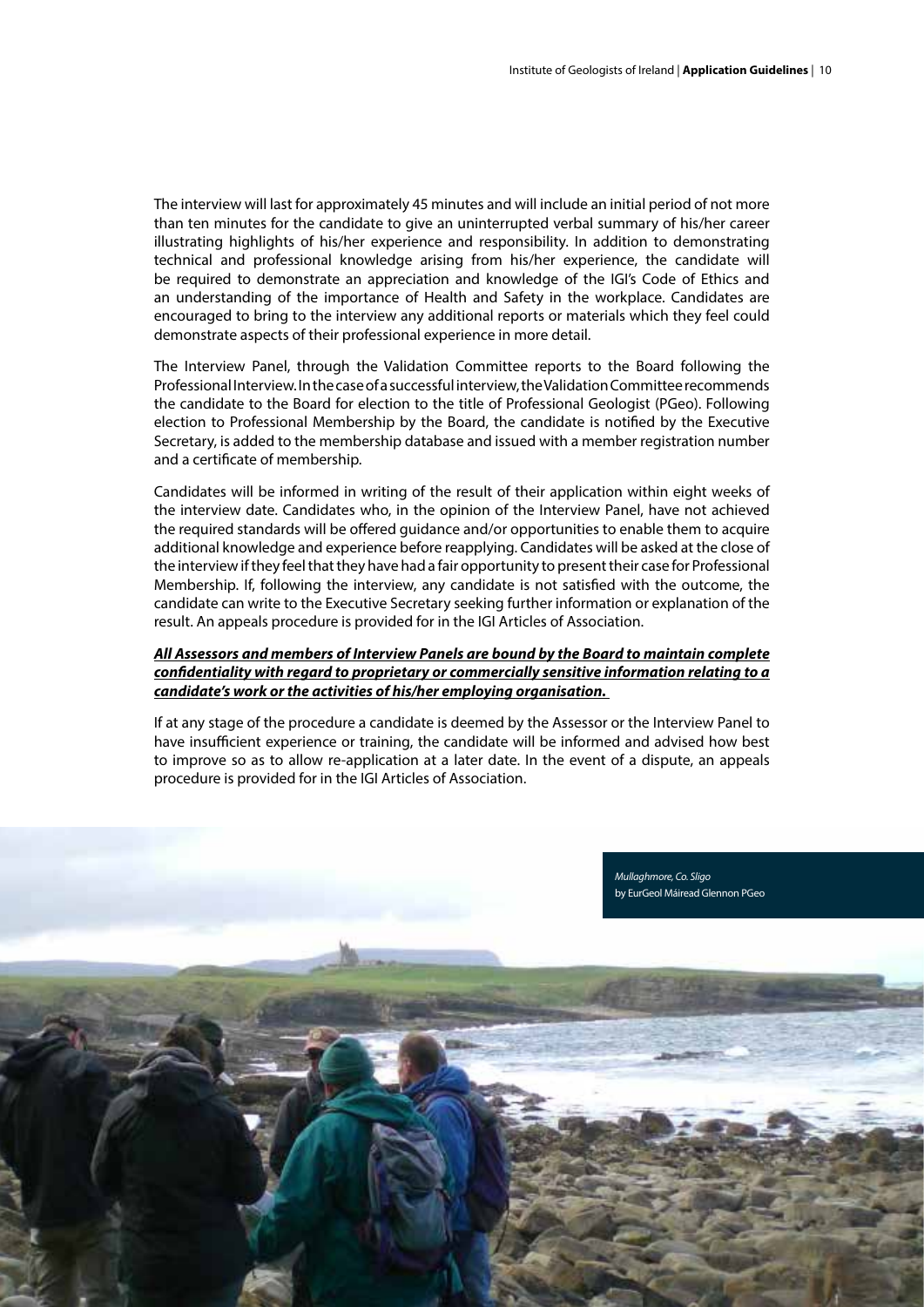# **4. Application Guidelines for Professional Membership of The Institute of Geologists of Ireland and European Federation of Geologists**

Applicants for Professional Membership, who satisfy the qualification criteria outlined in Section 2.1 above, must;

- Complete the **IGI PGeo Application Form**.
- Be sponsored by three fully paid up Professional Members (PGeo) of the IGI, or European Geologists (EurGeol), or professional members of other professional organisations recognized for this purpose by the Board.
- Submit copies of degree/diploma certificates.
- Submit two professional reports or publications, or a Professional Practice Report (refer to Section K below for further details).
- Pay the application fee of €50 plus the membership subscription for their first years membership, of €175. Payment can be made via the PayPal link under the 'Membership' section of the IGI website (www.igi.ie), via cheque or via electronic funds transfer. For electronic funds transfer, the IGI bank account details can be obtained by emailing info@igi.ie.

#### **4.1 Completing the Application Form**

#### **Section A: PERSONAL DETAILS**

All parts of Section A must be completed. An up-to-date photograph of the applicant must be attached.

The PGeo application fee is €50 and the PGeo annual subscription fee is €175. The first annual subscription must accompany each application. Annual subscriptions will fall due at the start of each year. Payments may be made by PayPal (via the link in the IGI website), by electronic funds transfer or by cheque. Bank account details for electronic transfer can be obtained from info@igi.ie. Cheques should be made payable to 'Institute of Geologists of Ireland'.

#### **Section B: SPONSORS**

Candidates for Professional Membership (PGeo) shall be sponsored by not less than three fully paid up IGI Professional Members (PGeo). Each sponsor must be given the opportunity to review the application form for the candidate they are sponsoring. They must demonstrate they have reviewed the form by providing their name and signature in Section B of the form and by initialling any aspects of the application form with which they are familiar (digital signatures are acceptable).

Where no IGI Professional Member is known to the candidate then sponsors who are members of other professional geoscientific organisations can be accepted as Sponsors following approval by the Board (this can be done by contacting the Executive Secretary). Sponsors must be familiar with the candidate's professional work within the last five year period. In all cases, a Sponsor's Statement from each of the three sponsors is required.

It is not expected that the Sponsors will be familiar with all aspects of the applicants career but insofar as possible Sponsors should be satisfied the applicant is demonstrating sufficient geological/geoscience competence to merit the PGeo title. Neither is it expected that Sponsors will initial all entries on the application form. Candidates should however ensure that at least one of the Sponsors is familiar with the most recent five-year period, and that those entries are appropriately authenticated. It is not necessary for any item to be initialled by more than one Sponsor.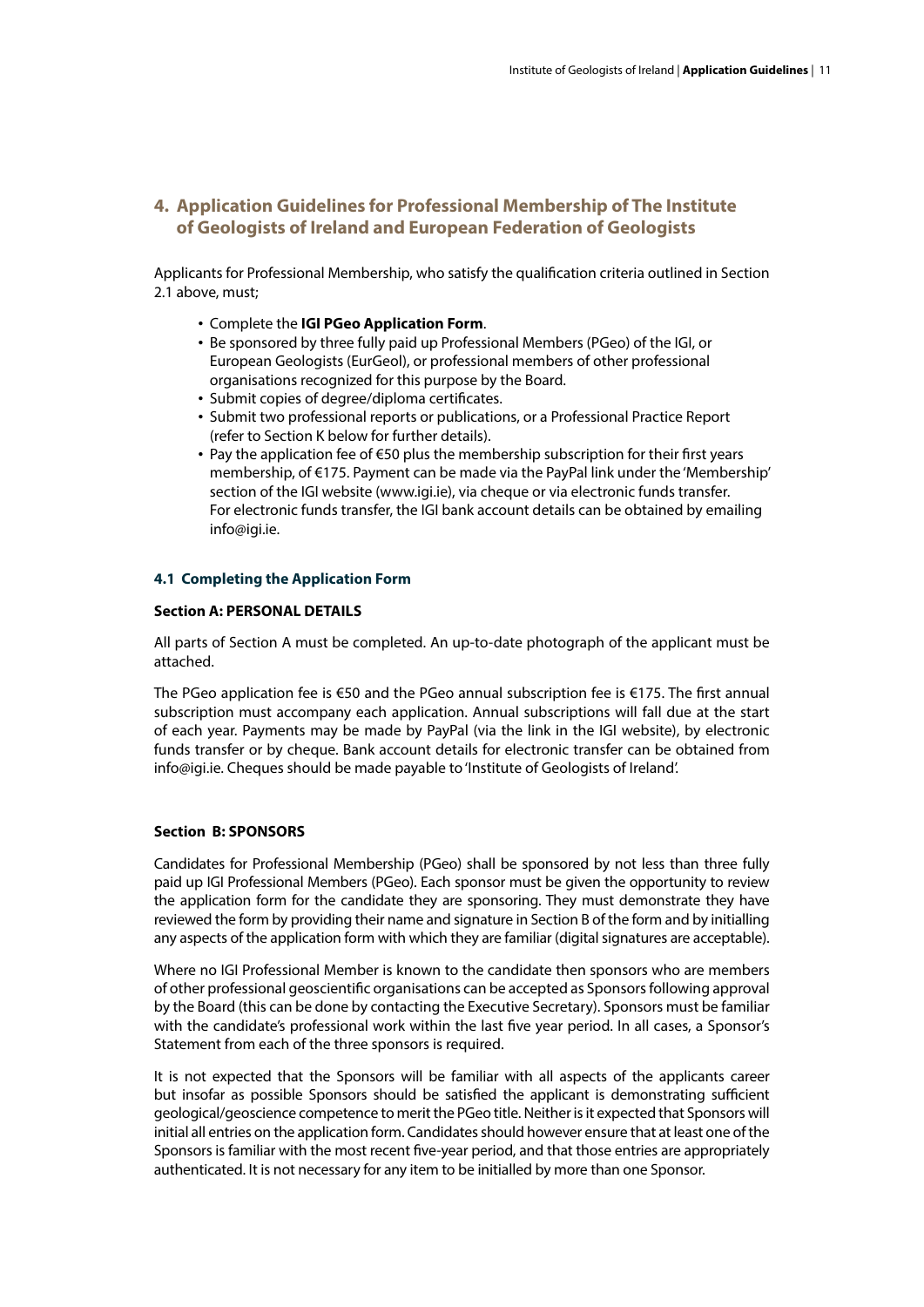Each Sponsor should complete a Sponsor's Statement form and return it directly to the IGI Validation Committee via the Executive Secretary. *Sponsor's Statement forms should not be sent via the candidate.* It is the duty of the candidate to ensure that these statements are submitted to the IGI.

#### **Section C: FIELDS OF PROFESSIONAL EXPERTISE IN GEOLOGY**

The purpose of Section C of the form is to allow the candidate to identify their main area of expertise within geoscience and to detail how many years experience they have in each area.

The candidate should first identify their main field(s) of expertise, by ranking them 1, 2, 3 (with 1 being the most important and with no more than three main fields selected) in Column A. Then in Column B the candidate should list the number of years experience they have in each of their areas of expertise.

Candidates may also indicate one or more specialist areas within any or all of their main fields; specialist areas not listed may be included, if necessary, in the spaces provided or by continuing on a separate sheet. The specialist areas may be highlighted by placing a tick (or x) in Column A. Again, the candidate may if they wish indicate the number of years' experience that they have in their specialist areas in Column B.

An example of how to complete Section C is provided below in the extract from the application form. In this example, the candidate highlights Geochemistry as their main area of expertise and confirms they have 7 years' experience in this area. Their specialist areas within the field of Geochemistry are identified by the 'x' in Column A highlighting Pure Geochemistry and Geochemical Analysis. The number of years' experience they have these specialist areas, 7 and 5 years respectively, are detailed in Column B. The candidates second main area of expertise is Education, denoted by the number 2 in Column A. Within their second main area of expertise they have highlighted Teaching as their specialist area and have indicated they have 5 years' experience.

|                | C: FIELDS OF PROFESSIONAL EXPERTISE IN GEOLOGY |                                              |                                              |                     |                       |
|----------------|------------------------------------------------|----------------------------------------------|----------------------------------------------|---------------------|-----------------------|
|                |                                                |                                              | Rank main<br>field of expertise<br>(1, 2, 3) | Years<br>experience | Sponsor's<br>initials |
|                | <b>Main Field</b>                              | Geochemistry                                 |                                              | 7                   |                       |
|                | Specialist areas                               | Applied Geochemistry                         |                                              |                     |                       |
|                |                                                | Pure Geochemistry                            | х                                            | 7                   |                       |
|                |                                                | Geochemical Analysis                         | x                                            | 5                   |                       |
|                |                                                | Environmental Geochemistry                   |                                              |                     |                       |
|                | Other specialist areas (specify)               |                                              |                                              |                     |                       |
| $\overline{2}$ | <b>Main Field</b>                              | <b>Education</b>                             | $\overline{2}$                               | 5                   |                       |
|                | Specialist areas                               | Teaching                                     | x                                            | 5                   |                       |
|                |                                                | Geological Information                       |                                              |                     |                       |
|                |                                                | History of Geology                           |                                              |                     |                       |
|                | Other specialist areas (specify)               |                                              |                                              |                     |                       |
|                |                                                |                                              |                                              |                     |                       |
| 3              | <b>Main Field</b>                              | <b>Engineering Geology &amp; Geotechnics</b> |                                              |                     |                       |
|                | Specialist areas                               | Geotechnical Engineering                     |                                              |                     |                       |
|                |                                                | Rock Mechanics                               |                                              |                     |                       |
|                | Other specialist areas (specify)               |                                              |                                              |                     |                       |
|                |                                                |                                              |                                              |                     |                       |

#### **Section D: ACADEMIC QUALIFICATIONS**

List here all qualifications obtained, including prizes and scholarships, also certificates for completion of training courses in supplementary topics. Continue the list on a separate page if necessary. Please submit copies of degrees, diplomas and certificates/academic transcripts with the applications.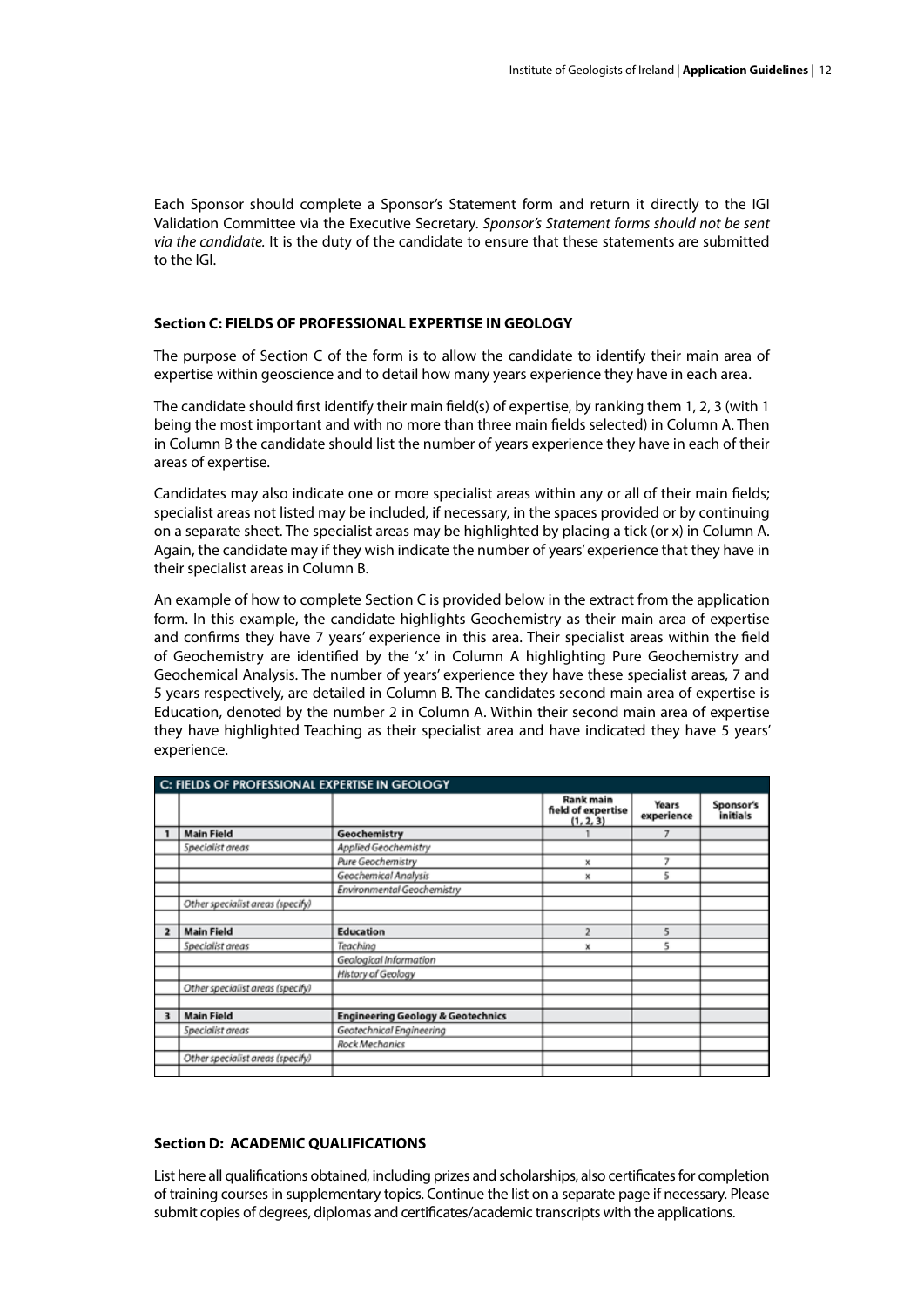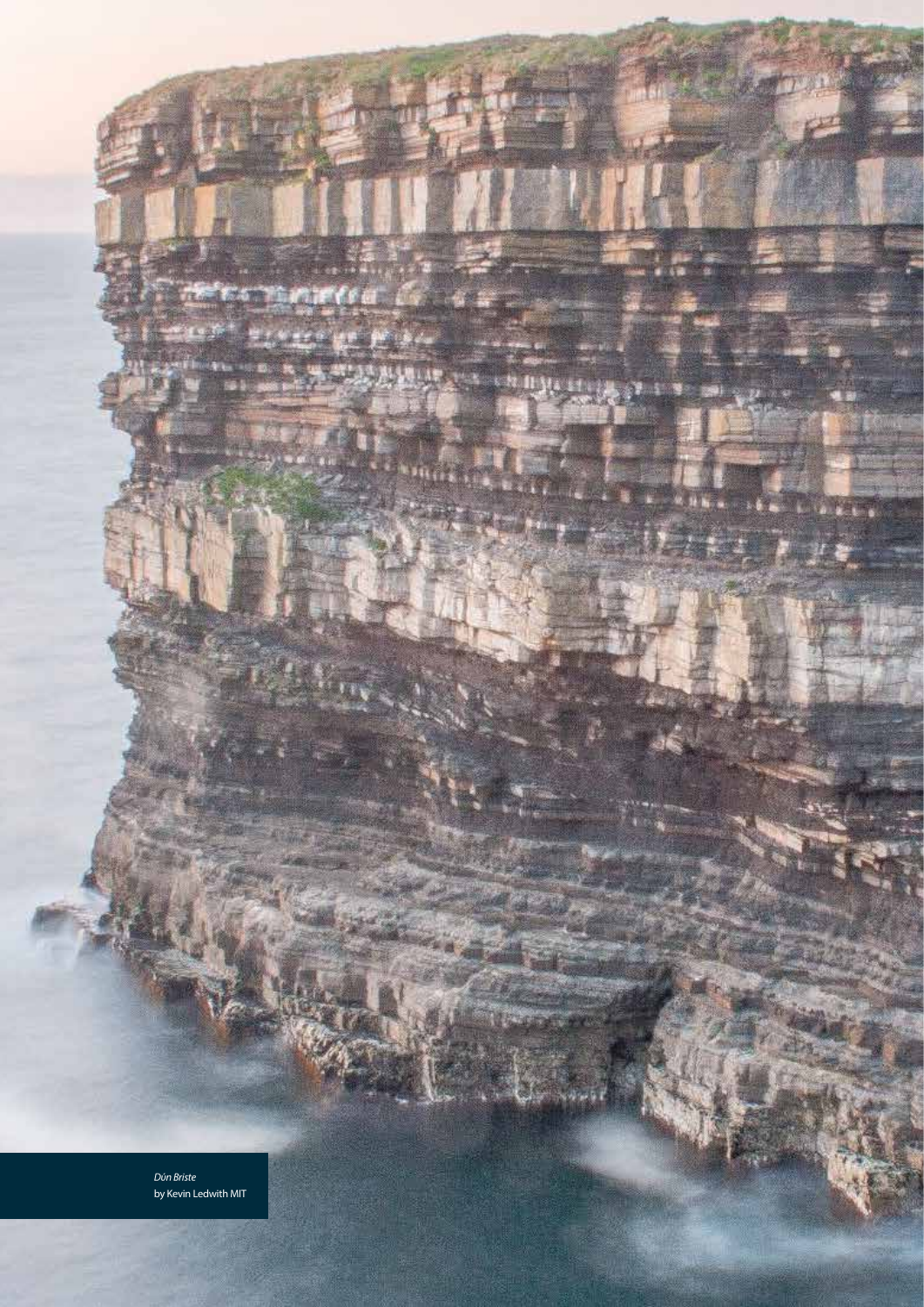The Validation Committee reserves the right to make contact with the awarding body to confirm the authenticity of the documentation. You may be asked to produce the original certificates of degrees, etc. at a later date but *do not submit originals with the application*.

#### **Section E: PUBLICATIONS**

Only those papers subjected to peer review should be listed.

#### **Section F: CONTINUING PROFESSIONAL DEVELOPMENT**

Professional Members of the IGI have a responsibility to maintain and develop their abilities as practitioners by a commitment to continuing professional development (CPD). Professional Members must comply with the IGI's CPD scheme and return forms summarising their CPD activities each year when they renew their subscriptions. (Further details of the IGI's CPD scheme may be obtained from the web site (ww.igi.ie) or on request to the Secretary.) Activities that will qualify as CPD include: on-the-job training where specific learning outcomes have been identified and planned; attending formal lectures, courses, and conferences; writing professional papers and giving technical presentations; formal study for a recognised award; private study including correspondence courses and other forms of distance learning; managerial or organizational work with a scientific society or professional body; professional activities supporting teaching or mentoring; private reading including keeping abreast of current publications.

#### **Section G: MEMBERSHIP OF OTHER BODIES**

Only relevant professional and/or scientific bodies should be listed; continue on a separate sheet if necessary.

#### **Section H: OTHER INFORMATION**

List any achievements, skills, training or interests that are considered relevant. Provide additional information on substantive link to Ireland, if applicable. Continue on a separate sheet if necessary.

#### **Section I: PREVIOUS OCCUPATIONS**

In describing the nature of duties highlight those technical aspects that demonstrate the nature and extent of the candidate's responsibility; continue on a separate sheet if necessary.

#### **Section J: DETAILS OF PRESENT OCCUPATION AND NATURE OF DUTIES**

Emphasise those aspects which demonstrate that the candidate is qualified for professional membership.

#### **Section K: LIST OF PROFESSIONAL DOCUMENTS**

The application should be supported by a list of professional documents or reports completed by the candidate as part of his/her work for his/her employers or clients. The applicant must be the main author of the reports submitted and the reports should reflect the applicants current level of expertise.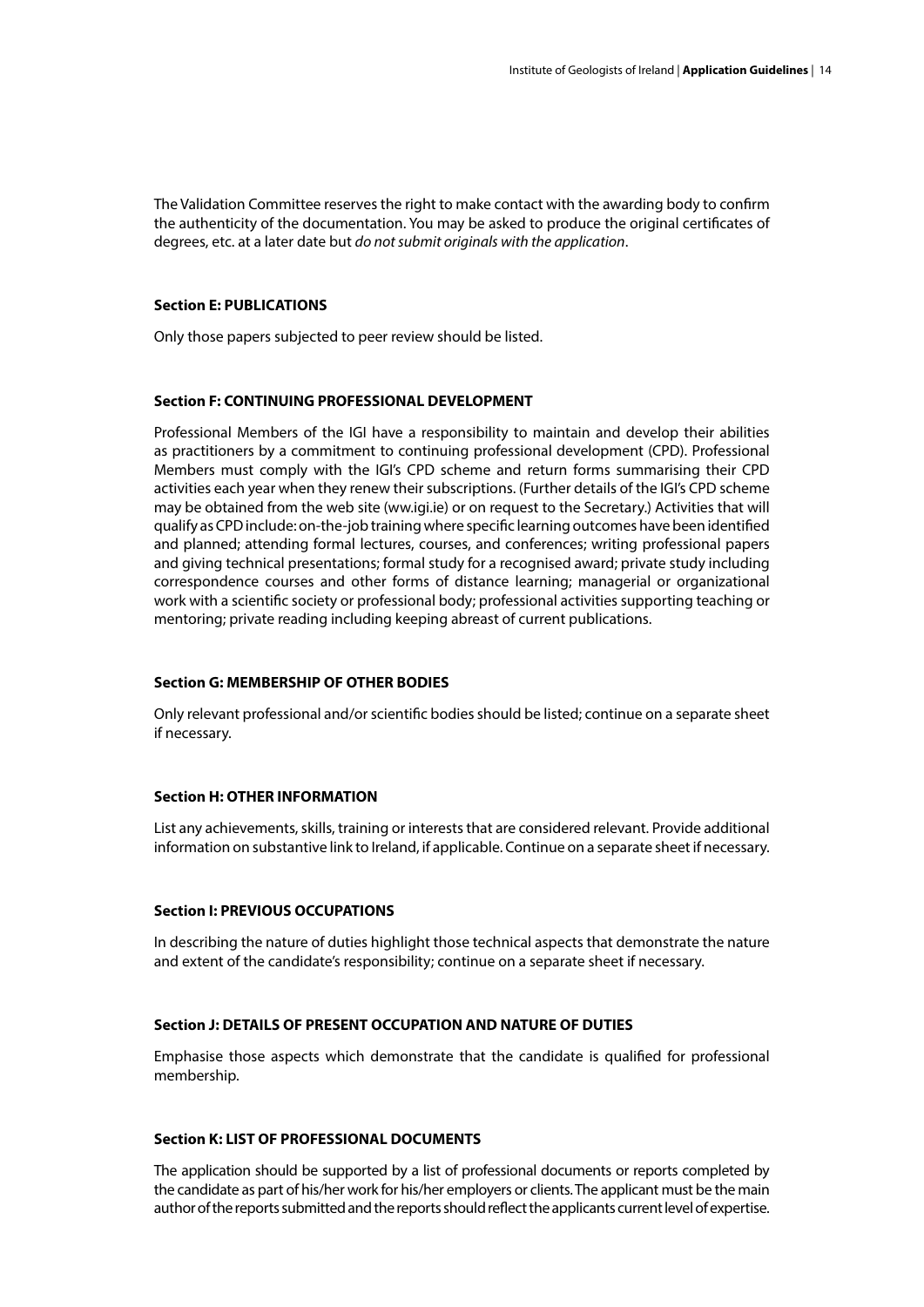It is important that the reports demonstrate an appropriate level of scientific/data interpretation, rather than reports detailing data collection or monitoring activities. Academic or civil service candidates who have no such reports to list should quote two academic papers with the candidate as the sole or senior author. If providing these documents in hard copy, two copies of the documents should accompany the application. Alternatively, these documents can be submitted digitally.

Where listing and/or submission of documents with joint authorship, where the candidate is not the sole or senior author, is unavoidable, the candidate should submit a validated statement as to his/her contribution.

#### **PROFESSIONAL PRACTICE REPORT**

Where a candidate is unable to provide copies of their professional reports for confidentiality reasons, the candidate may request permission from the IGI to avail of an alternative arrangement involving the submission of Professional Practice Report. The IGI reserves the right to decide if this procedure can be used in each individual case. A Professional Practice Report may also be requested at the discretion of the Validation Committee or its nominated Assessor if further demonstration of an applicant's geological/geoscience competence is deemed necessary during the application process. The purpose of a Professional Practice Report is to provide a comprehensive and clear account of the candidate's training and experience and geological/ geoscience interpretative skillsets. It is also an opportunity for candidates to demonstrate their ability to communicate clearly in writing.

The report must include, separately and in chronological order, an outline of the training undertaken by the candidate as set out in the summary of career details in the Application Form (Sections I and J). It should identify clearly and separately any formal training programmes and job-related courses carried out, as well as continuing professional development (CPD) activities. The report will give a comprehensive and accurate description of the training and professional experience being claimed by the candidate. It must demonstrate the extent and character of the personal contribution and level of responsibility exercised by the candidate and where possible include some measure of impact made, e.g. budget, level of risk, etc. The scope of freedom available to the candidate in the employing organisation is of major interest, as well as details of significant technical or managerial problem solving and innovative activity. Candidates should make reference to verification sources, e.g. employers, line managers and supervisors. This is intended to assist the members of the Interview Panel in making an assessment of the candidate and reaching a judgement of the level of competence and personal responsibility exercised. This is important in the absence of a Professional Report from the working career of the candidate. Also, a Sponsor may be asked at a later stage to comment on aspects of the Report.

The Professional Practice Report should be not less than 3,000 or more than 4,000 words in length. It must be typed or printed. Presentation will be an important feature of the Report. Excessive use of jargon and acronyms should be avoided and a glossary of terms is essential. Spelling, grammar and syntax are clearly important. Maps and drawings may be included as part of an Appendix. The Report should be set out in a clear format with reasonable spaces between sections. Pages must be numbered. Reports which do not conform to the specified format will be returned for correction. Three hard copies of the report must be provided or it can be submitted digitally.

The Report must end with the following statement and be signed and dated by the candidate: *'I hereby certify that the Professional Practice Report has been prepared in its entirety by me and that all statements and claims therein are true and accurate'.*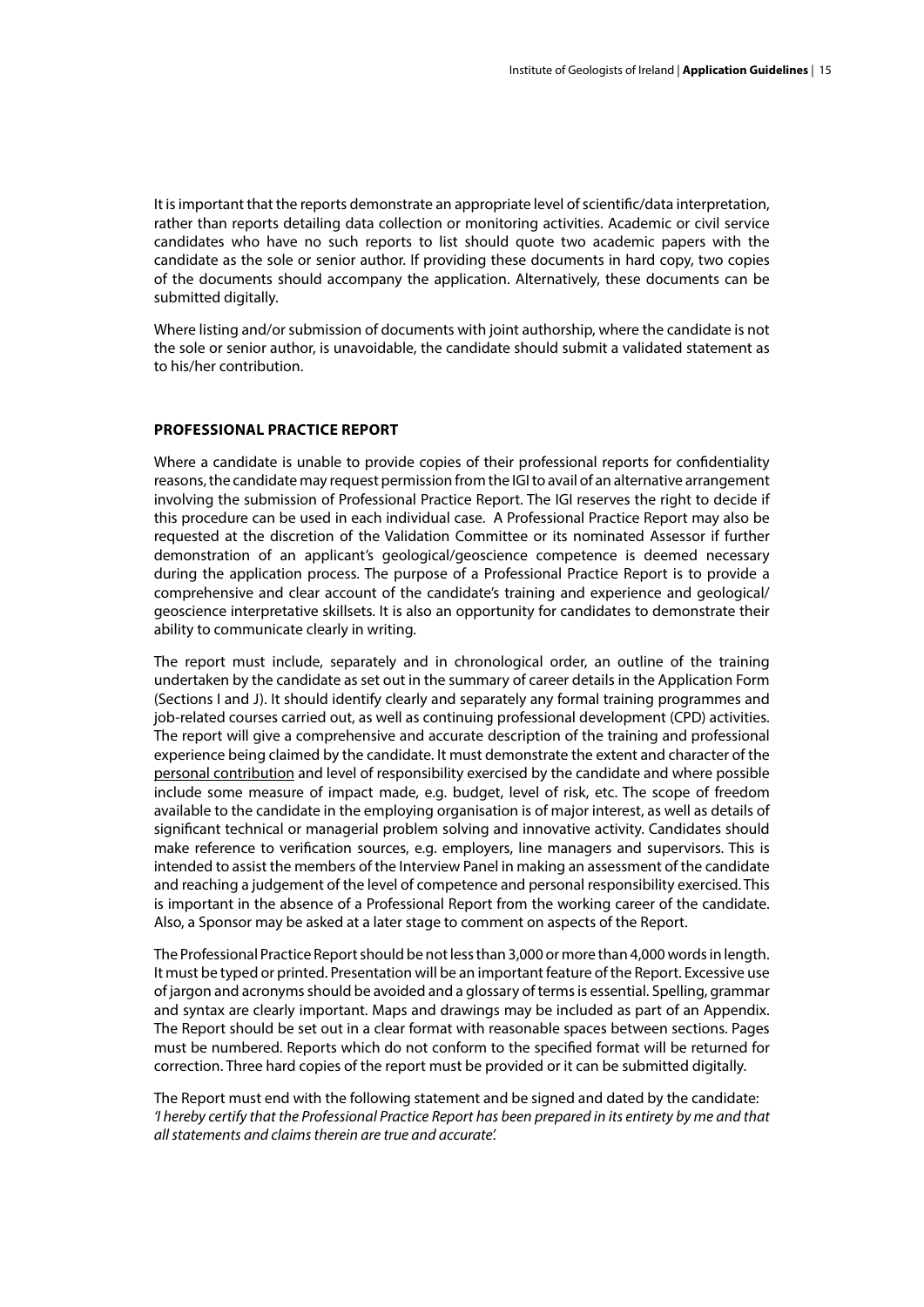#### **DECLARATION**

Please check that the details you have filled in are correct and then sign and date the declaration at the end of the application form.

#### **CHECKLIST FOR PGEO APPLICATIONS**

| • Application Form completed with photograph attached.                             |  |
|------------------------------------------------------------------------------------|--|
| • Declaration signed and dated at end of form.                                     |  |
| • Section B of form completed by all three sponsors.                               |  |
| • Section C: three main areas of expertise identified and years experience listed. |  |
| • Application fee and first annual membership fee paid.                            |  |
| • Include copies of all academic transcripts.                                      |  |
| • Submit two Professional Reports or submit three copies                           |  |
| of Professional Practice Report.                                                   |  |
|                                                                                    |  |

#### **4.2 Application to the European Federation of Geologists (EFG)**

Institute of Geologists of Ireland (IGI) is a National Licenced Body (NLB) of the European Federation of Geologists (EFG) and as such can confer the title of EurGeol. to Professional Members of the IGI. The minimum requirements for the EurGeol. title will be met by all successful applicants for IGI Professional Membership. A separate form for EFG membership must be completed.

The following points apply to those who are existing Professional Members of the Institute of Geologists of Ireland (IGI), or who are applying for IGI Professional Membership at the same time as their EurGeol. application. The registration number required on the EFG application form is your IGI registration number. If you are applying for Professional Membership of the IGI (PGeo) and for the title of European Geologist (EurGeol.) at the same time, your IGI registration number will be added to the form by the IGI if your application for PGeo is successful. Your application for EurGeol. cannot be processed until your application for PGeo has been successful.

Candidates for the title of European Geologist should note that the title will lapse if membership of the IGI lapses. The degree qualifications and experience required in the Declaration section of the EFG application form refer to those set out in your application for Professional Membership of the IGI.

The application fee for membership of the EFG is €35. The EurGeol. annual subscription fee is €38. Both fees must be paid at the time of application. Please indicate in Section A of the application form that you are applying for EurGeol status and that you have paid the fee. Payment methods are outlined above in Section 4.1 above. Applicants whose applications are successful, will be recommended to the EFG Registration Authority for the award of the EurGeol. title.

#### **CHECKLIST FOR PGEO APPLICATIONS**

- PGeo Application completed as per guidelines in Section 4.1 above.
- EFG application form completed.
- EFG first annual membership fee paid.
- EFG application fee paid.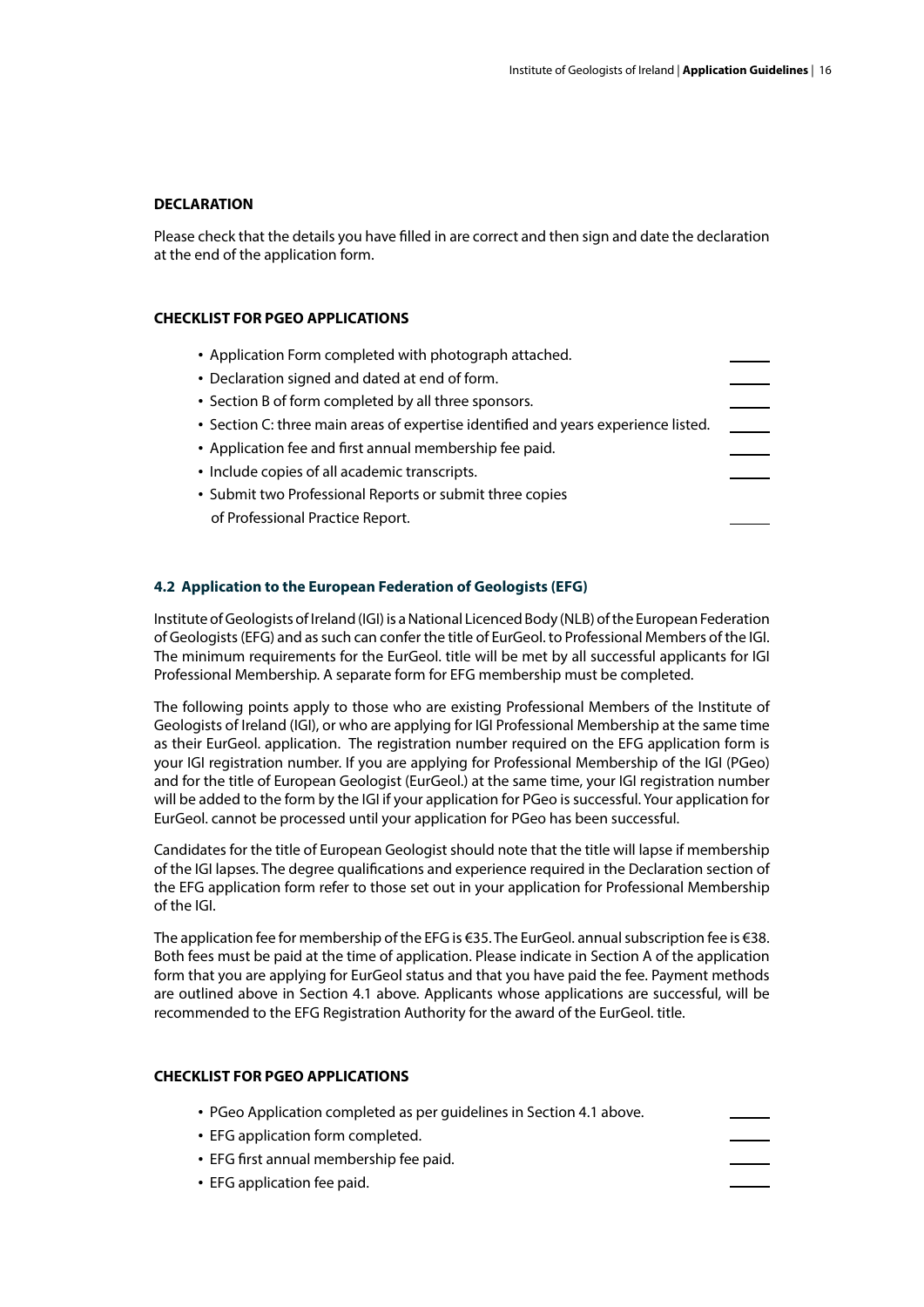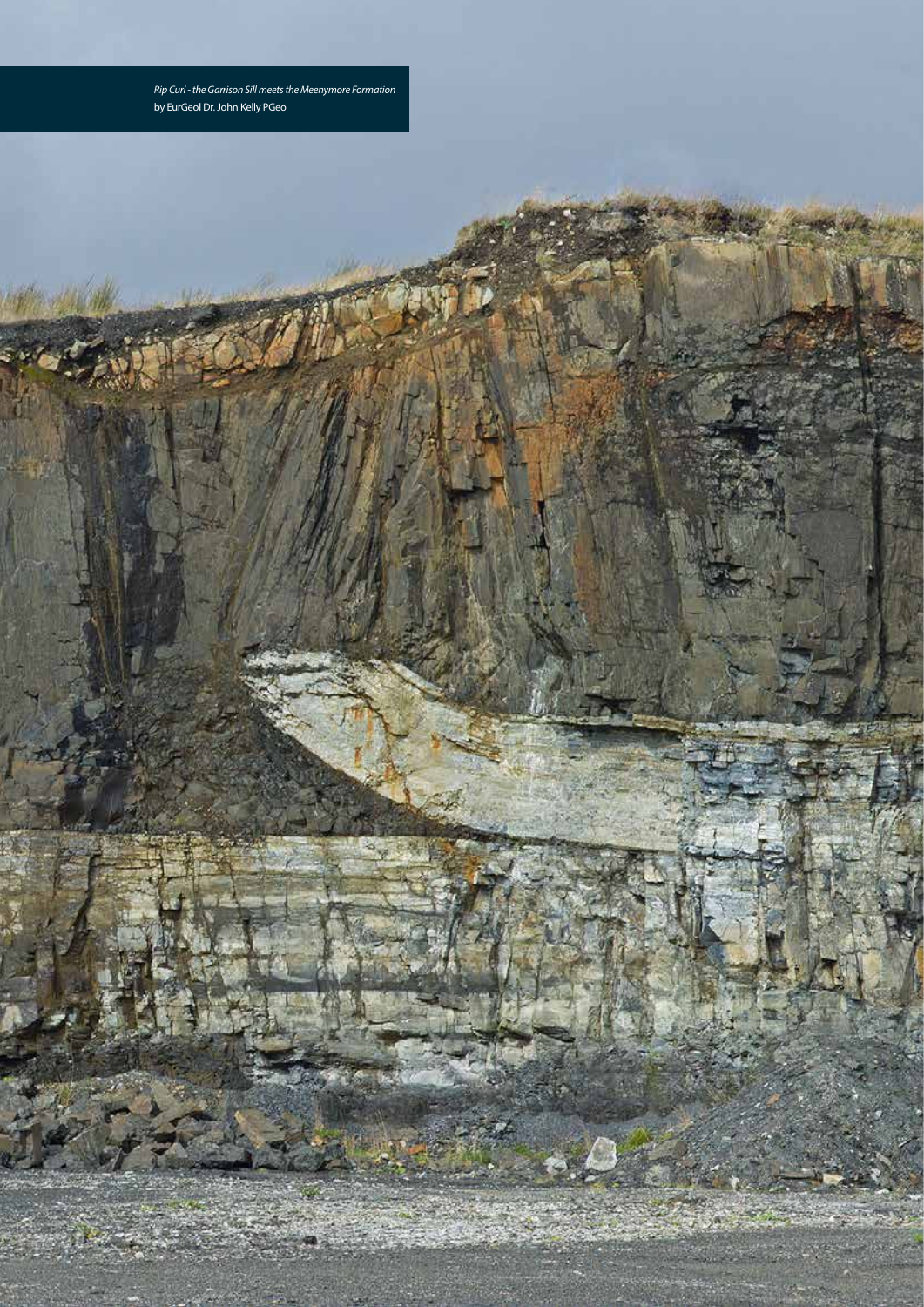# **5. Application Guidelines for Member-In-Training of The Institute of Geologists of Ireland**

Applicants for Member-in-Training, who satisfy the qualification criteria outlined in Section 2.2 above, must;

- Complete the **IGI Application Form for Member-in-Training** applications as well as the Declaration at the end.
- Be sponsored by one fully paid up Professional Members (PGeo) of the IGI, or European Geologists (EurGeol), or professional members of other professional organisations recognized for this purpose by the Board.
- Submit copies of degree/diploma certificates that have been initialed by their sponsor who has had sight of the original documents.
- Pay the application fee of €20 plus the membership subscription for their first annual membership, of €40 (see note below in Section A on discount available). Payment can be made via the PayPal link under the 'Membership' section of the IGI website (www.igi.ie), via cheque or via electronic funds transfer. For electronic funds transfer, the IGI bank account details can be obtained by emailing info@igi.ie.

#### **5.1 Completing the Application Form**

#### **Section A: PERSONAL DETAILS**

All parts of Section A must be completed. An up-to-date photograph of the applicant must be attached.

The Member-in-Training application fee is €20 and the Member-in-Training annual subscription fee is €40. The first years annual subscription must accompany each application. Annual subscriptions will fall due at the start of each year. Payments may be made by PayPal (via the link in the IGI website), by electronic funds transfer or by cheque. Bank account details for bank transfers are available from info@igi.ie.

The Member-in-Training application fee and annual subscription for the first year of membership are both subject to a discount of 50% (i.e. application fee becomes €10 and annual subscription becomes €20) if the applicant/member is a full member in good standing of one of the following bodies:

- the Geophysical Association of Ireland;
- the Geotechnical Section of Engineers Ireland;
- the Irish Association for Economic Geology;
- the International Association of Hydrogeologists, Irish Group;
- the Irish Mining and Quarrying Society.

Applicants availing of this discount must indicate the name of the relevant organisation in Section E of the application form.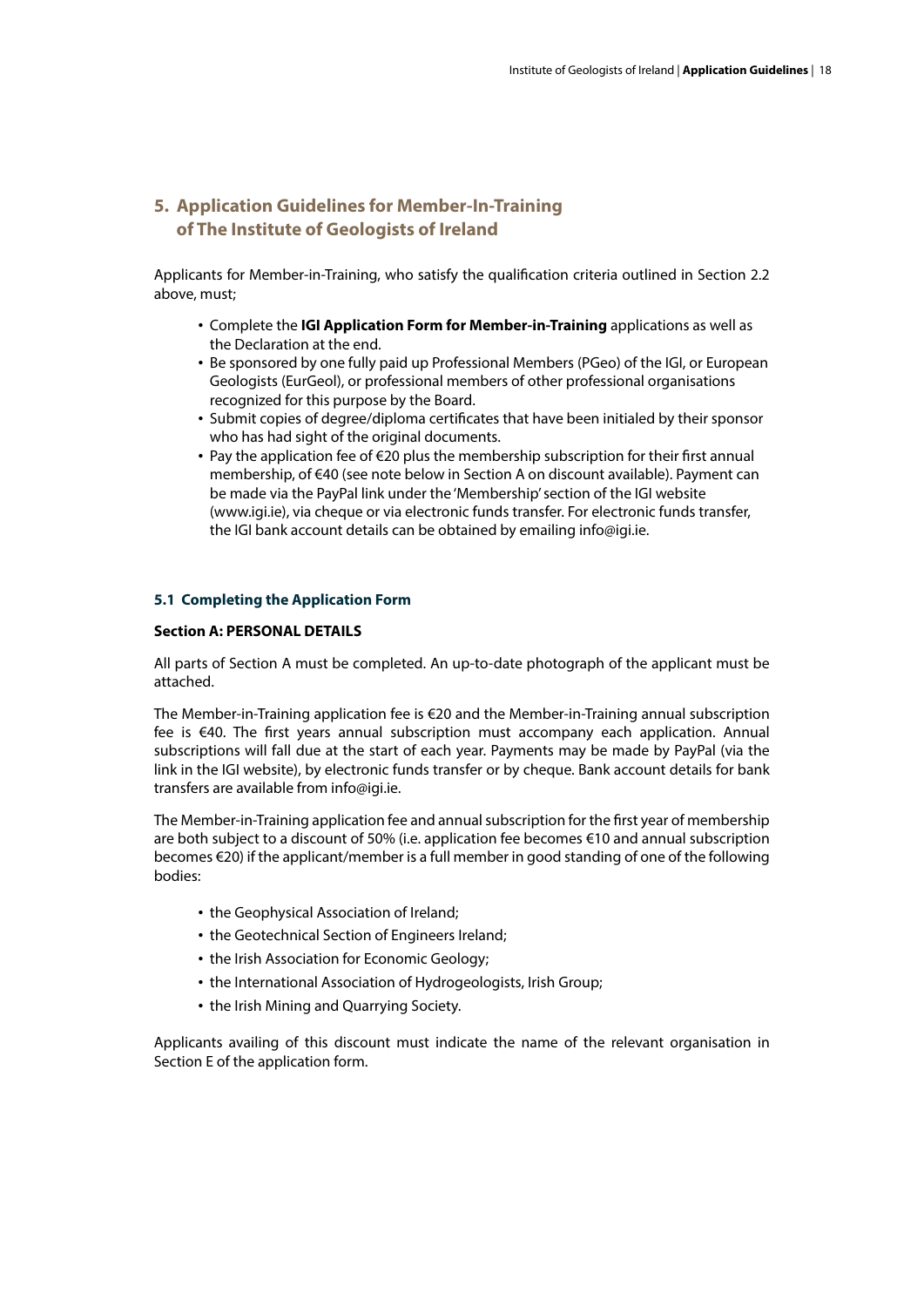#### **Section B: SPONSORS**

Candidates shall be sponsored by one fully paid up IGI Professional Member(s) (PGeo), European Geologist(s) (EurGeol) or professional members of other professional organisations recognised for this purpose by the Board. Each sponsor must be given the opportunity to review the application form for the candidate they are sponsoring. They must demonstrate they have reviewed the form by providing their name and signature in Section B of the form and by initialling any aspects of the application form with which they are familiar (digital signatures are acceptable). The sponsor must sign Section B of the Application Form, noting IGI Membership Class and IGI Registration Number, and also sign the Declaration in this section.

Sponsors should complete a Sponsor's Statement and send to the IGI Office either by post to the Hon. Secretary, 63 Merrion Square, Dublin D02 TW21, or by e-mail to info@igi.ie

#### **Section C: FIELDS OF PROFESSIONAL EXPERTISE IN GEOLOGY**

The purpose of Section C of the form is to allow the candidate to identify their main area of expertise within geoscience and to detail how many years experience they have in each area. The candidate should first identify their main field(s) of expertise, by ranking them 1, 2, 3 (with 1 being the most important and with no more than three main fields selected) in Column A. Then in Column B the candidate should list the number of years experience they have in each of their areas of expertise.

Candidates may also indicate one or more specialist areas within any or all of their main fields; specialist areas not listed may be included, if necessary, in the spaces provided or by continuing on a separate sheet. The specialist areas may be highlighted by placing a tick (or x) in Column A. Again, the candidate may if they wish indicate the number of years' experience that they have in their specialist areas in Column B.

An example of how to complete Section C is provided below in the extract from the application form. In this example, the candidate highlights Geochemistry as their main area of expertise and confirms they have 2 years' experience in this area. Their specialist areas within the field of Geochemistry are identified by the 'x' in Column A highlighting Pure Geochemistry and Geochemical Analysis. The number of years' experience they have these specialist areas, 2 years, are detailed in Column B. The candidates second main area of expertise in Education, denoted by the number 2 in Column A. Within their second main area of expertise they have highlighted Teaching as their specialist area and have indicated they have 1 years' experience.

|   | C: FIELDS OF PROFESSIONAL EXPERTISE IN GEOLOGY |                                              |                                              |                     |                       |
|---|------------------------------------------------|----------------------------------------------|----------------------------------------------|---------------------|-----------------------|
|   |                                                |                                              | Rank main<br>field of expertise<br>(1, 2, 3) | Years<br>experience | Sponsor's<br>initials |
|   | <b>Main Field</b>                              | Geochemistry                                 |                                              | $\overline{2}$      |                       |
|   | Specialist areas                               | Applied Geochemistry                         |                                              |                     |                       |
|   |                                                | Pure Geochemistry                            | x                                            | 2                   |                       |
|   |                                                | Geochemical Analysis                         | x                                            | 2                   |                       |
|   |                                                | Environmental Geochemistry                   |                                              |                     |                       |
|   | Other specialist areas (specify)               |                                              |                                              |                     |                       |
|   |                                                |                                              |                                              |                     |                       |
|   | <b>Main Field</b>                              | <b>Education</b>                             | $\overline{2}$                               |                     |                       |
|   | Specialist areas                               | Teaching                                     | x                                            |                     |                       |
|   |                                                | Geological Information                       |                                              |                     |                       |
|   |                                                | History of Geology                           |                                              |                     |                       |
|   | Other specialist areas (specify)               |                                              |                                              |                     |                       |
|   |                                                |                                              |                                              |                     |                       |
| з | <b>Main Field</b>                              | <b>Engineering Geology &amp; Geotechnics</b> |                                              |                     |                       |
|   | Specialist areas                               | Geotechnical Engineering                     |                                              |                     |                       |
|   |                                                | <b>Rock Mechanics</b>                        |                                              |                     |                       |
|   | Other specialist areas (specify)               |                                              |                                              |                     |                       |
|   |                                                |                                              |                                              |                     |                       |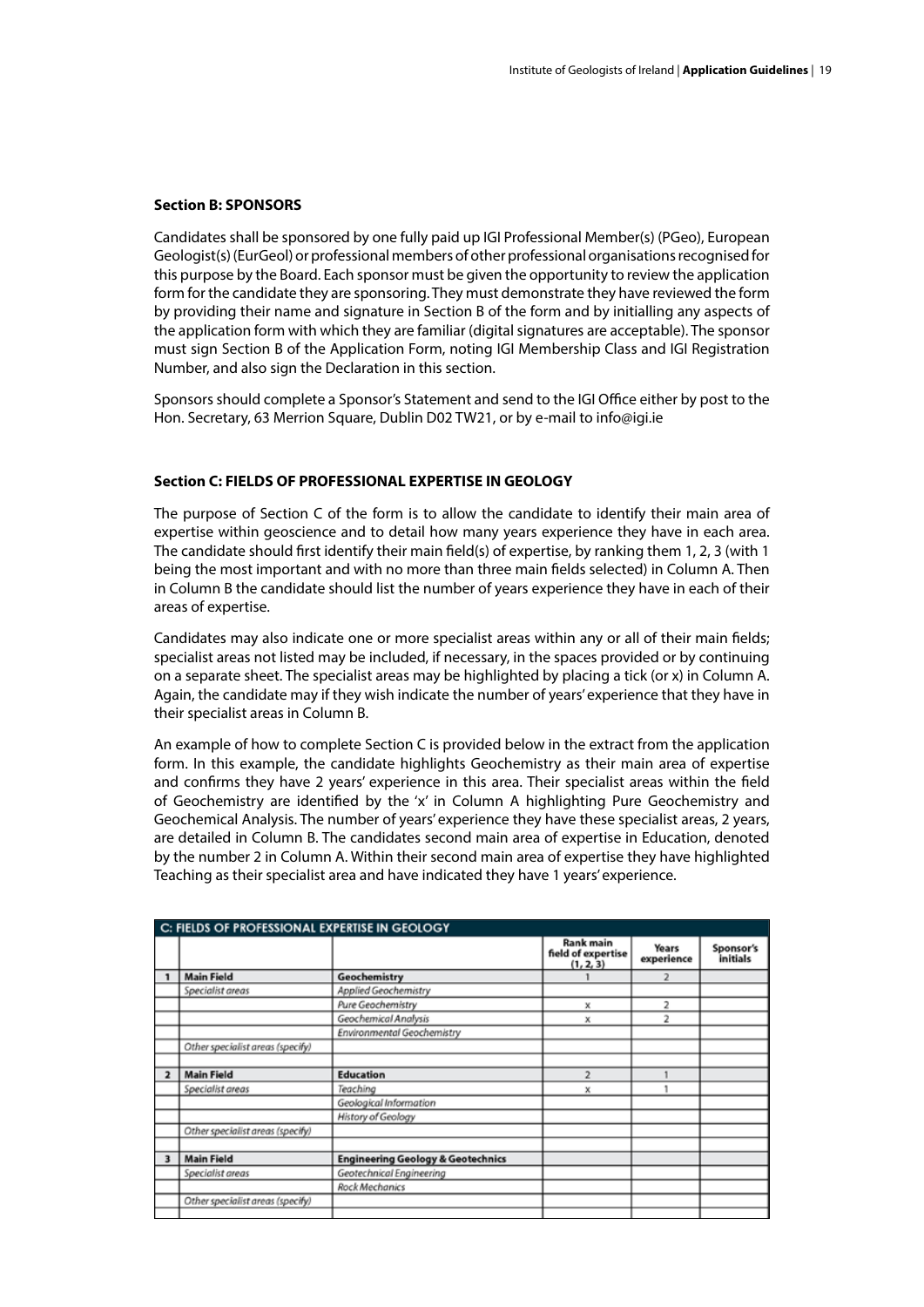#### **Section D: ACADEMIC QUALIFICATIONS**

List here all qualifications obtained, including prizes and scholarships, also certificates for completion of training courses in supplementary topics. Continue the list on a separate page if necessary. Please submit copies of degrees, diplomas and certificates with the applications. The Validation Committee reserves the right to make contact with the awarding body to confirm the authenticity of the documentation. You may be asked to produce the original certificates of degrees, etc. at a later date *but do not submit originals with the application*.

#### **Section E: MEMBERSHIP OF OTHER BODIES**

Applicants for Membership-in-Training who are claiming a 50% discount in respect of their membership of one of the bodies listed in Section A *must* indicate the name of this body here.

#### **Section F: PREVIOUS EMPLOYMENT**

In describing the nature of duties highlight those technical aspects that demonstrate the nature and extent of the candidate's responsibility; continue on a separate sheet if necessary.

#### **Section G: DETAILS OF PRESENT OCCUPATION AND NATURE OF DUTIES**

Emphasis those aspects which demonstrate that the candidate is qualified for membership of a Professional organisation.

#### **DECLARATION**

Please check that the details you have filled in are correct and then sign and date the declaration.

#### **CHECKLIST FOR MEMBER-IN-TRAINING APPLICATIONS**

| • Application Form completed with photograph attached.                             |  |
|------------------------------------------------------------------------------------|--|
| • Declaration signed and dated at end of form.                                     |  |
| • Section B of form completed by sponsor.                                          |  |
| • Section C: three main areas of expertise identified and years experience listed. |  |
| • Application fee and first annual membership fee paid.                            |  |
| • Include copies of all academic transcripts.                                      |  |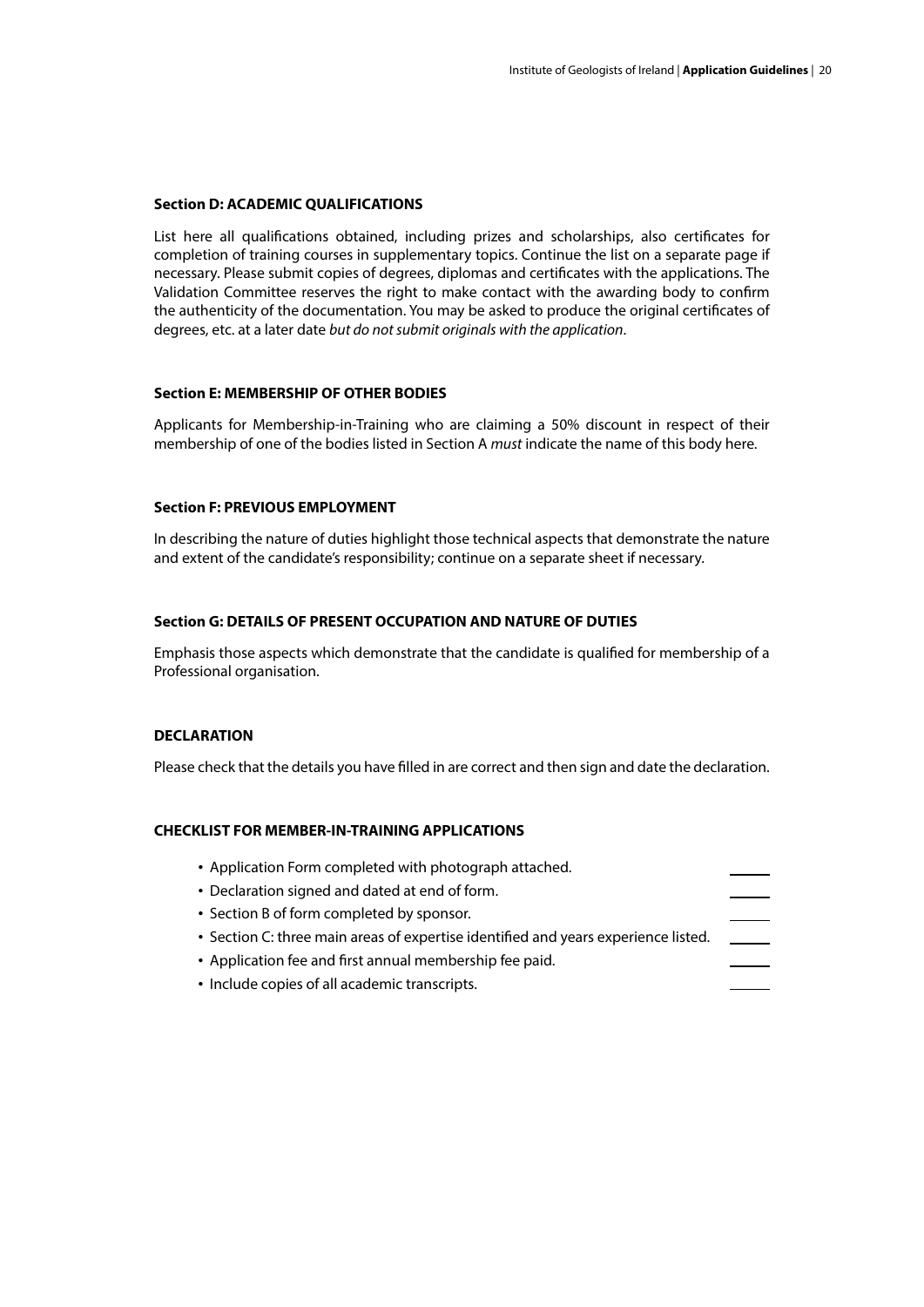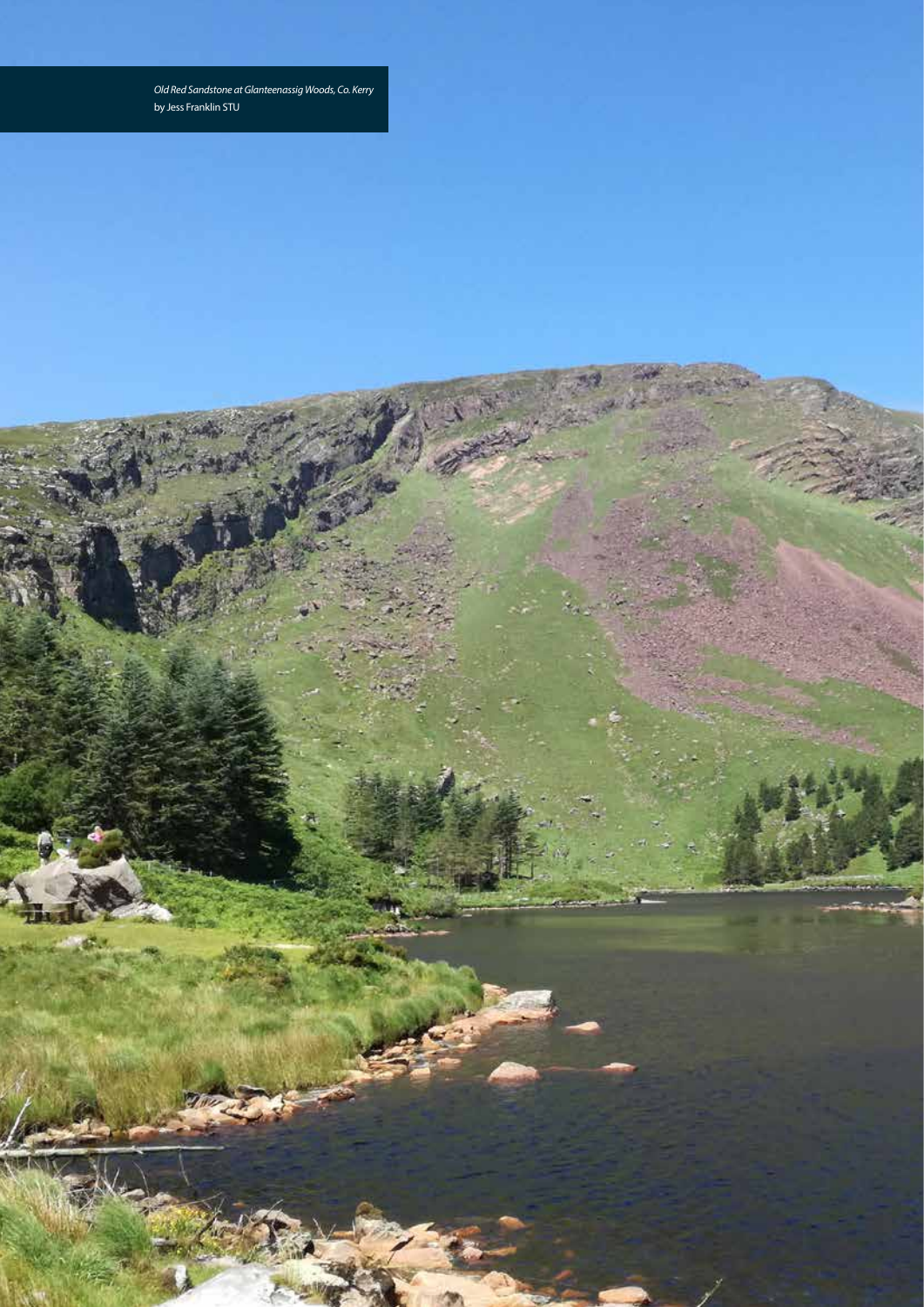# **6. Application guidelines for Associate Membership of The Institute of Geologists of Ireland**

Applicants for Associate Membership, who satisfy the qualification criteria outlined in Section 2.2 above, must;

- Complete the **IGI Application Form for Associate Membership**.
- Be sponsored by one fully paid up Professional Members (PGeo) of the IGI, or European Geologists (EurGeol), or professional members of other professional organisations recognized for this purpose by the Board.
- Submit copies of degree/diploma certificates.
- Pay the application fee of €20 plus the membership subscription for their first annual membership, of €40. Payment can be made via the PayPal link under the 'Membership' section of the IGI website (www.igi.ie), via cheque or via electronic funds transfer. For electronic funds transfer, the IGI bank account details can be obtained by emailing info@igi.ie.

#### **6.1 Guidelines on Completing the Application Form**

#### **Section A: PERSONAL DETAILS**

All parts of Section A must be completed. An up-to-date photograph of the applicant must be attached.

The Associate application fee is €20 and the Associate Member annual subscription fee is €40. The first years annual subscription must accompany each application. Annual subscriptions will fall due in January of each year. Payments may be made by PayPal (via the link in the IGI website), by electronic funds transfer or by cheque. Bank account details for bank transfers are available from info@igi.ie.

#### **Section B: SPONSORS**

Candidates shall be sponsored by one (or more) fully paid up IGI Professional Member(s) (PGeo), European Geologist(s) (EurGeol) or professional members of other professional organisations recognised for this purpose by the Board. Sponsors should sign Section B of the Application Form, noting IGI Membership Class and IGI Registration Number, and also sign the Declaration in this section.

Sponsors should complete a Sponsor's Statement and send to the IGI Office either by post to the Hon. Secretary, 63 Merrion Square, Dublin D02 TW21, or by e-mail to info@igi.ie

In addition, Sponsors should initial those entries on the Application Form with which they are personally familiar. It is not expected that the Sponsors will be familiar with all aspects of the candidate's career. Neither is it expected that Sponsors will initial all entries on the application form.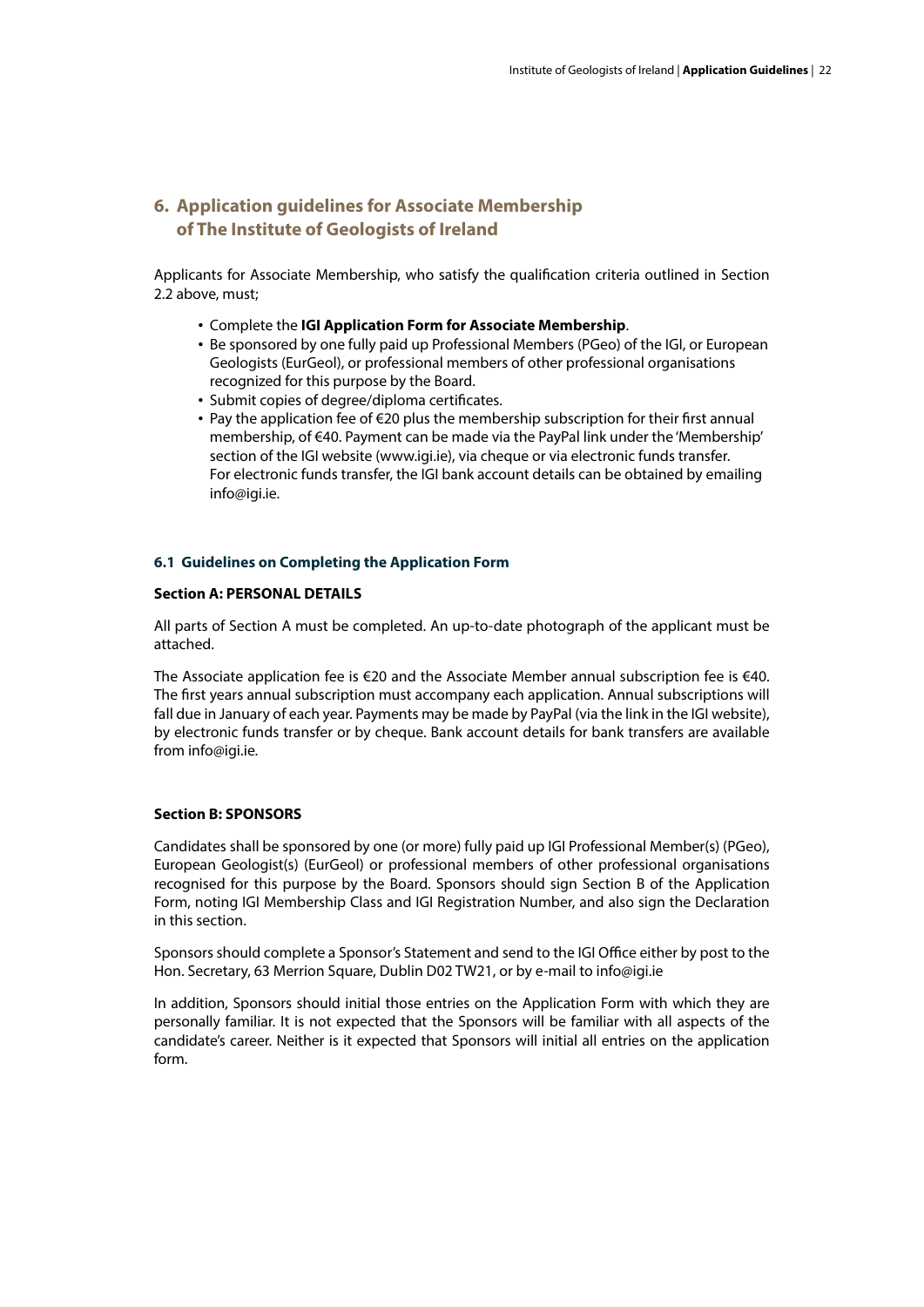#### **Section C: FIELDS OF PROFESSIONAL EXPERTISE IN GEOLOGY**

The purpose of Section C of the form is to allow the candidate to identify their main area of expertise within geoscience and to detail how many years experience they have in each area. The candidate should first identify their main field(s) of expertise, by ranking them 1, 2, 3 (with 1 being the most important and with no more than three main fields selected) in Column A. Then in Column B the candidate should list the number of years experience they have in each of their areas of expertise.

Candidates may also indicate one or more specialist areas within any or all of their main fields; specialist areas not listed may be included, if necessary, in the spaces provided or by continuing on a separate sheet. The specialist areas may be highlighted by placing a tick (or x) in Column A. Again, the candidate may if they wish indicate the number of years' experience that they have in their specialist areas in Column B.

An example of how to complete Section C is provided below in the extract from the application form. In this example, the candidate highlights Geochemistry as their main area of expertise and confirms they have 7 years' experience in this area. Their specialist areas within the field of Geochemistry are identified by the 'x' in Column A highlighting Pure Geochemistry and Geochemical Analysis. The number of years' experience they have these specialist areas, 7 and 5 years respectively, are detailed in Column B. The candidates second main area of expertise in Education, denoted by the number 2 in Column A. Within their second main area of expertise they have highlighted Teaching as their specialist area and have indicated they have 5 years' experience.

|                | C: FIELDS OF PROFESSIONAL EXPERTISE IN GEOLOGY |                                              |                                              |                     |                       |
|----------------|------------------------------------------------|----------------------------------------------|----------------------------------------------|---------------------|-----------------------|
|                |                                                |                                              | Rank main<br>field of expertise<br>(1, 2, 3) | Years<br>experience | Sponsor's<br>initials |
|                | <b>Main Field</b>                              | Geochemistry                                 |                                              | $\overline{7}$      |                       |
|                | Specialist areas                               | Applied Geochemistry                         |                                              |                     |                       |
|                |                                                | Pure Geochemistry                            | х                                            | 7                   |                       |
|                |                                                | Geochemical Analysis                         | x                                            | 5                   |                       |
|                |                                                | Environmental Geochemistry                   |                                              |                     |                       |
|                | Other specialist areas (specify)               |                                              |                                              |                     |                       |
| $\overline{2}$ | <b>Main Field</b>                              | <b>Education</b>                             | $\overline{2}$                               | 5                   |                       |
|                | Specialist areas                               | Teaching                                     | x                                            | 5                   |                       |
|                |                                                | Geological Information                       |                                              |                     |                       |
|                |                                                | History of Geology                           |                                              |                     |                       |
|                | Other specialist areas (specify)               |                                              |                                              |                     |                       |
| 3              | <b>Main Field</b>                              | <b>Engineering Geology &amp; Geotechnics</b> |                                              |                     |                       |
|                | Specialist areas                               | Geotechnical Engineering                     |                                              |                     |                       |
|                |                                                | Rock Mechanics                               |                                              |                     |                       |
|                | Other specialist areas (specify)               |                                              |                                              |                     |                       |
|                |                                                |                                              |                                              |                     |                       |

#### **Section D: ACADEMIC QUALIFICATIONS**

List here all qualifications obtained, including prizes and scholarships, also certificates for completion of training courses in supplementary topics. Continue the list on a separate page if necessary. Please submit copies of degrees, diplomas and certificates with the applications. The Validation Committee reserves the right to make contact with the awarding body to confirm the authenticity of the documentation. You may be asked to produce the original certificates of degrees, etc. at a later date but *do not submit originals with the application*. The requirement to submit initialled copies of academic certificates may be waived by the Board at their discretion in the case of applications for Associate Membership.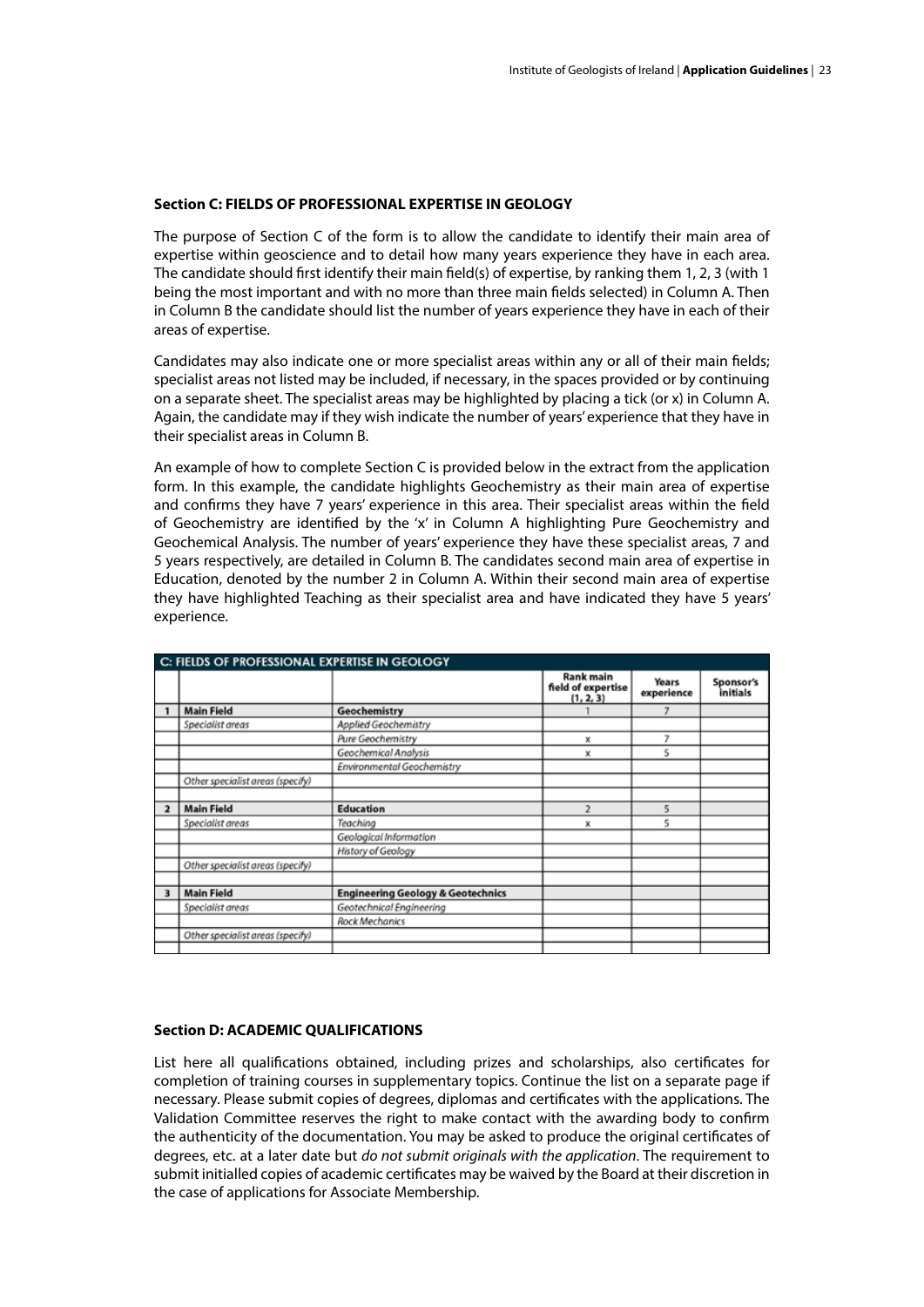#### **Section E: MEMBERSHIP OF OTHER BODIES**

The applicant should provide details of any other relevant organisations of which they are a member.

#### **Section F: PREVIOUS EMPLOYMENT**

In describing the nature of duties highlight those technical aspects that demonstrate the nature and extent of the candidate's responsibility; continue on a separate sheet if necessary.

#### **Section G: DETAILS OF PRESENT OCCUPATION AND NATURE OF DUTIES**

Emphasis those aspects which demonstrate that the candidate is qualified for membership of a Professional organisation.

#### **DECLARATION**

Please check that the details you have filled in are correct and then sign and date the declaration.

#### **CHECKLIST FOR ASSOCIATE MEMBERSHIP APPLICATIONS**

- Application Form completed with photograph attached.
- Declaration signed and dated at end of form.
- Section B of form completed by sponsor.
- Application fee and first annual membership fee paid.
- Include copies of all academic transcripts.

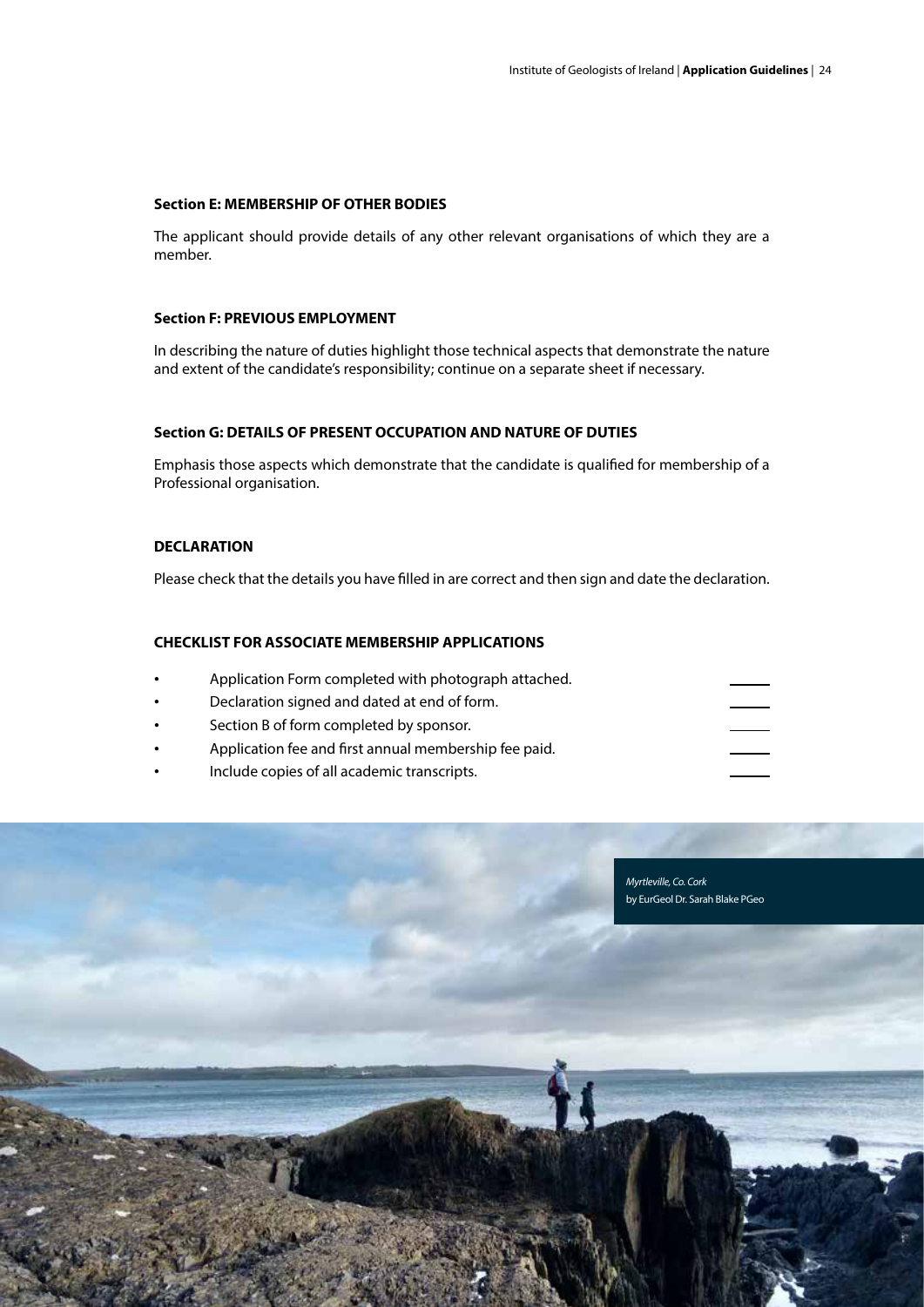# **7. Application guidelines for Retired Membership of The Institute of Geologists of Ireland**

Applicants for Retired Membership, who are existing Professional Members of the IGI;

• Notify the IGI Board, via the Executive Secretary at info@igi.ie, that they wish to change their membership status from Professional to Retired.

Applicants who have retired from the science, practice, or study, of geoscience and who have not been Professional Members of the IGI, must;

- Complete the **IGI Application Form for Retired Membership** including the Declaration at the end.
- Be sponsored by one fully paid up Professional Members (PGeo) of the IGI, or European Geologists (EurGeol), or professional members of other professional organisations recognized for this purpose by the Board. Where an applicant has been a Professional Member of an organisation that has a Mutual Recognition Agreement (MRA) with the IGI, they may submit a letter from that organisation confirming they were/are a member in good standing and stating the duration of this membership in lieu of a sponsors statement.
- Submit copies of degree/diploma certificates. Certificates are not required if submitting a letter from a suitable organizing confirming the candidate as a member-in-good standing.
- Pay the application fee of €20 plus the membership subscription for their first annual membership, of €40. Payment can be made via the PayPal link under the 'Membership' section of the IGI website (www.igi.ie), via cheque or via electronic funds transfer. For electronic funds transfer, the IGI bank account details can be obtained by emailing info@igi.ie.

Once the application has been received the Validation Committee may invite the applicant to an introductory meeting. The purpose of this meeting will be to introduce the candidate to the IGI organisation and to afford the IGI the opportunity to inform the candidate about the IGI's ethos and objectives.

#### **CHECKLIST FOR RETIRED MEMBERSHIP APPLICATIONS**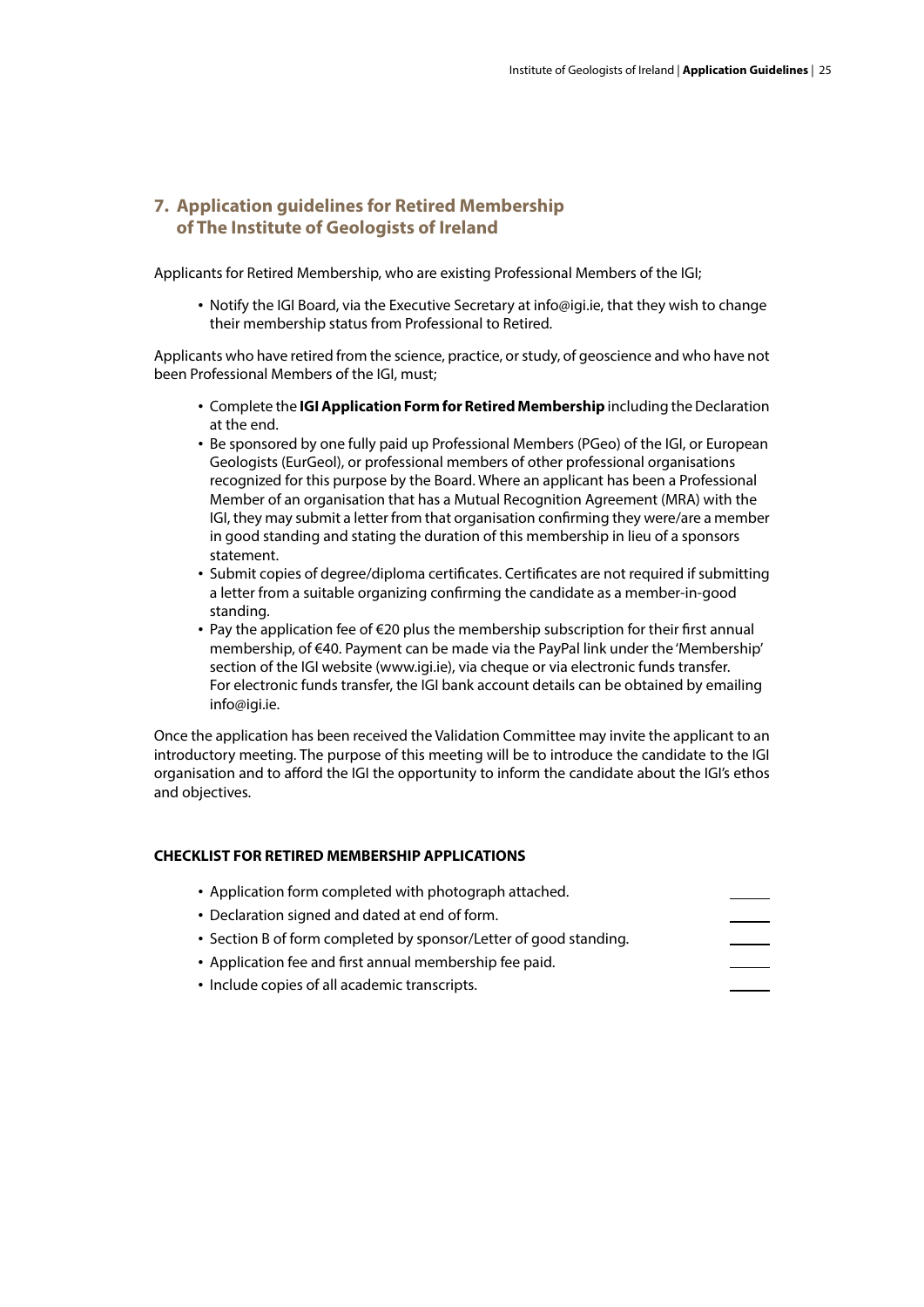# **8. Application Guidelines for Student Membership of The Institute of Geologists of Ireland**

Applicants for Student Membership of the Institute of Geologists of Ireland, must:

• Complete the **IGI Student Membership Application Form** and return it to the IGI as per the instructions listed above.

The application form for Student Membership must be signed by a lecturer in the third level institution in which the candidate is currently studying.

### **9. Application guidelines for candidates wishing to Re-Join the IGI**

Any person who has ceased to be a member of whatever category of membership, who has resigned, or who has forfeited his or her membership for non-payment of dues or non-submission of CPD, unless expelled for ethical reasons, may apply to have their membership reinstated. If the period of time that has elapsed since the membership ceased is less than three years, then the procedure for re-admission is as follows:

- Complete the **IGI Re-Join application form** for readmission and include details of activities and work undertaken in the period during which membership was lapsed.
- A statement from one sponsor is required to accompany the application.
- The Validation Committee will determine whether the applicant must attend a professional interview.
- The Validation Committee make a recommendation to the Board as to the suitability of the candidate for re-admission to the IGI. Majority vote of the Board will be required to reinstate the member.

If the period of time that has elapsed since the membership ceased is more than three years, a candidate will be required to submit a full application as per the procedure outlined above for the relevant membership category.

# **10. Application guidelines for candidates who are members of an organisation with whom IGI has a Mutual Recognition Agreement**

A geoscientist who is a chartered member of an organisation with whom IGI has a Mutual Recognition Agreement (MRA) is entitled to apply for IGI professional membership via the following procedure:

- Complete and submit the **MRA applicant application form**.
- Submit a letter from the MRA organisation stating that the applicant is a member-in-good-standing of that organisation.

Once the application has been received the Validation Committee may invite the applicant to an introductory meeting. The purpose of this meeting will be to introduce the candidate to the IGI organisation and to afford the IGI the opportunity to inform the candidate about the IGI's ethos and objectives.